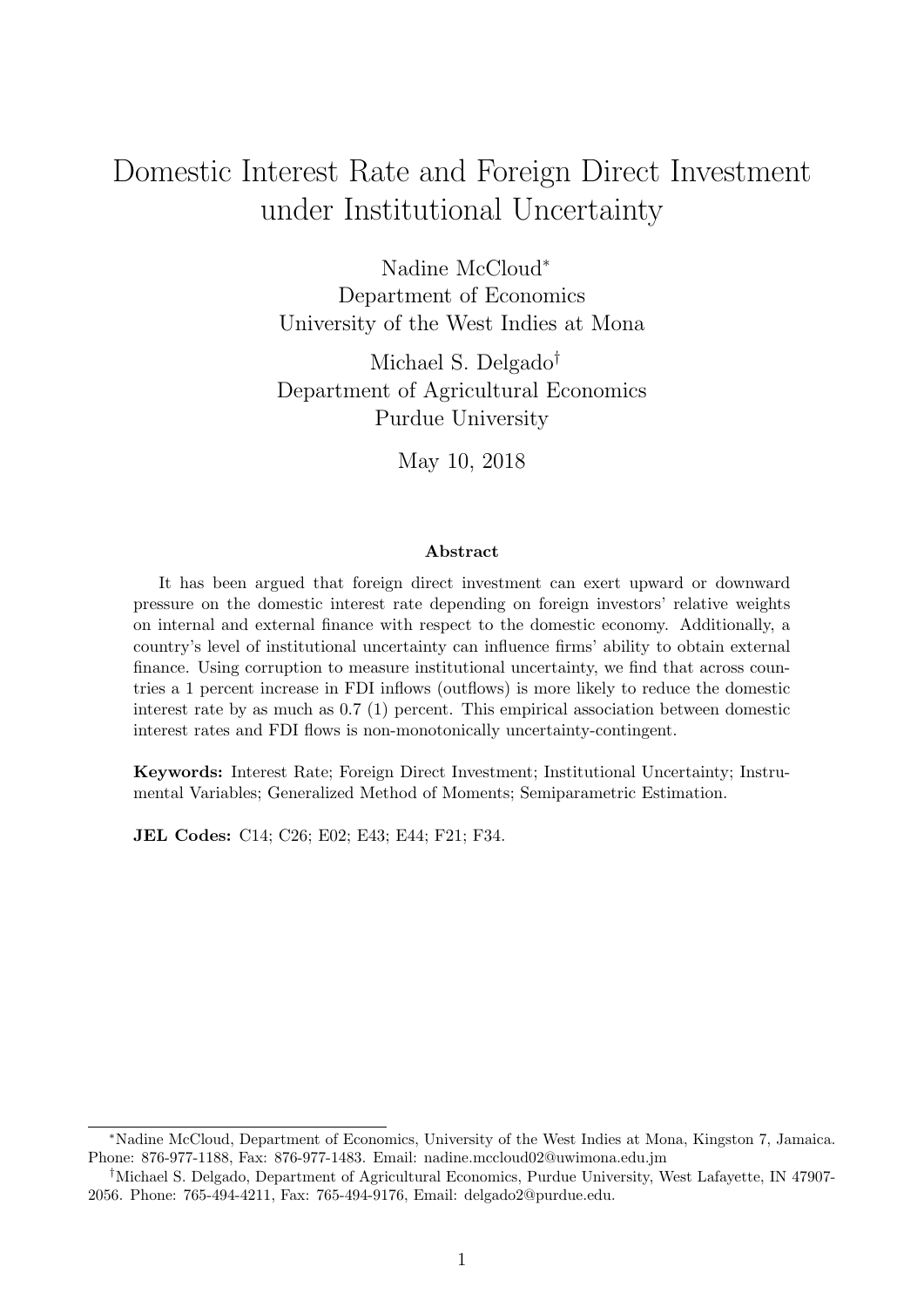## 1 Introduction

The literature suggests that foreign firms may increase domestic credit by injecting capital into the domestic banking system thus lowering interest rates, or exacerbate the host country's scarce monetary resources through borrowing of domestic credit thus raising domestic interest rates.[1](#page-1-0) Hence the relative weights foreign investors place on internal and external finance with respect to the domestic banking system can have important implications for the price at which domestic firms borrow from banks in response to investment opportunities and challenges within their economy that necessitate added external finance: a key development arm. Despite the presence of credit-based interactions between foreign firms and the domestic banking system,[2](#page-1-1) and relevant studies on FDI and domestic credit constraints (see, e.g., Harrison & McMillan 2003, Harrison et al. 2004, Héricourt & Poncet 2009), empirical evidence on the relationship between FDI flows and the domestic lending rate across countries is nonexistent.

This paper provides empirical evidence on the type and size of the relationships between both FDI inflows and outflows and the domestic lending rate across countries. The traits of any link between FDI flows and domestic interest rates, however, may be contingent on the domestic economy's level of institutional uncertainty. Indeed, banks consider the institutional uncertainty in the domestic economy as part of their risk-return criteria when lending to firms (see, e.g., Qian & Strahan 2007, De Haas et al. 2010). Corruption, specifically, influences the ability of firms to obtain external finance (Beck et al. 2005, Beck, Demirguc-Kunt & Levine 2006, Barth et al. 2009), and foreign firms' financial decisions are quite sensitive to the institutional uncertainty induced by corruption in the domestic economy (Brunetti et al. 1997, UNCTAD 2007). In essence, the literature is rife with evidence that suggests corruption can have an effect on how much finance foreign investors absorb from or inject into the domestic economy, and therefore can influence the relationship between FDI flows and domestic interest rates. Consequently, this paper also characterizes empirically the role of institutional uncertainty across countries in the association between the domestic lending rate and FDI inflows and outflows.

<span id="page-1-0"></span><sup>&</sup>lt;sup>1</sup>See, for e.g., Calvo et al. (1996), Sun (2002), Agosin & Machado (2005), Magud et al. (2014), Harrison & McMillan (2003), Harrison et al. (2004).

<span id="page-1-1"></span><sup>&</sup>lt;sup>2</sup>Using data from over 135,000 manufacturing firms in 135 countries from 2005 to 2014, the Enterprise Surveys record different qualifiers that signal foreign firms and banks in host countries do engage in credit-based interactions. For example, of all foreign firms surveyed, an average of approximately 90 percent have a checking or savings accounts, 35 percent have a bank loan or line of credit, 25 percent use banks to finance investments, and 29 percent use banks to finance working capital. These averages are from the authors' computations.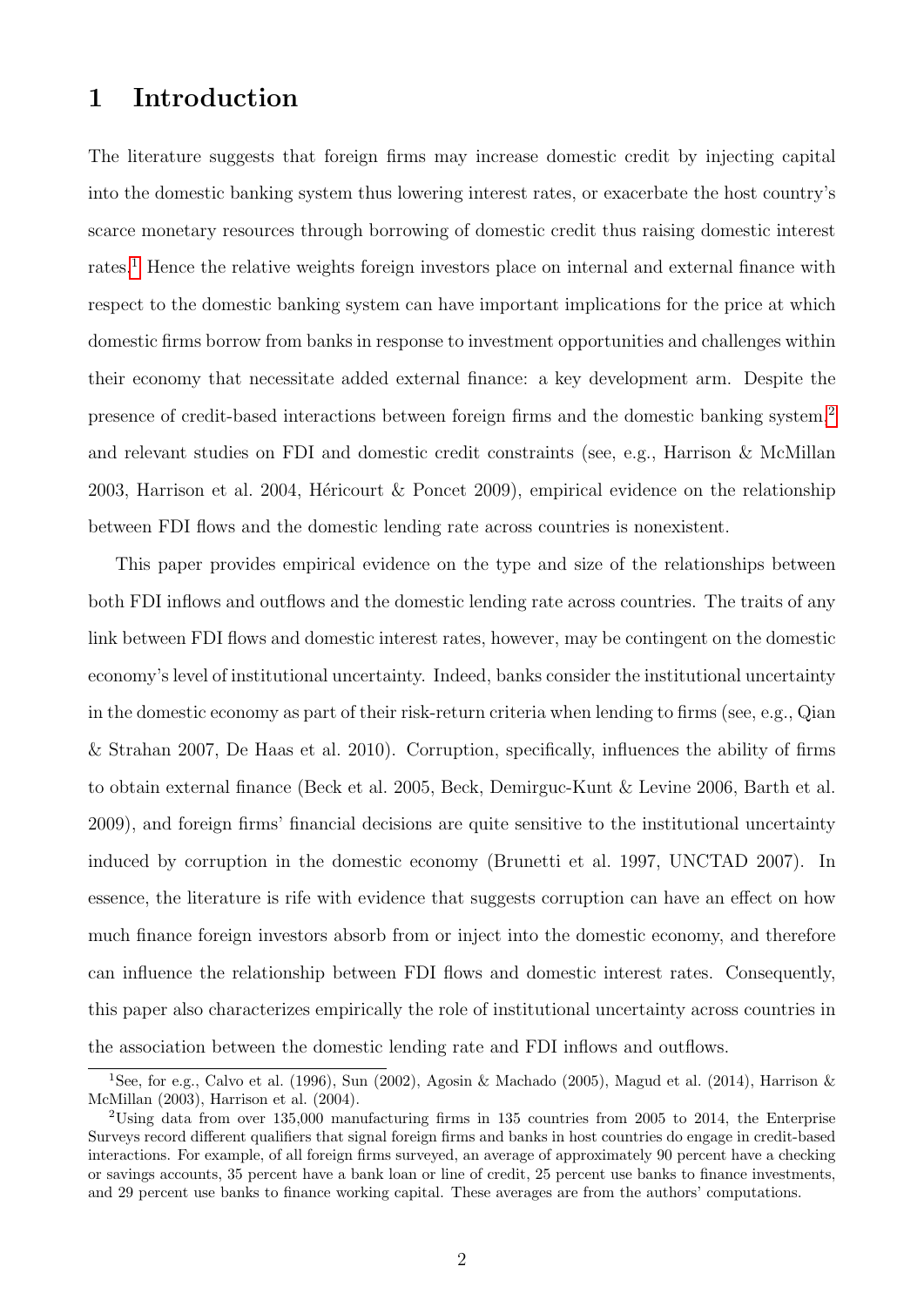Many international organizations also subscribe to the view that institutions matter in the interaction among economic agents. World Bank (2002), for example, posits that high quality institutions increase market opportunities by managing risks from market exchange and increase efficiency through the lowering of transaction costs.<sup>[3](#page-2-0)</sup> This view can be taken to imply that across countries, reducing the prevailing level of institutional uncertainty will have a monotonic effect on the relationship between FDI flows and domestic lending rates by, say, making it easier for foreign investors to obtain more external finance from the domestic economy. Yet, this first-best interpretation suggests that foreign investors' attitude towards any prevailing level of domestic institutional uncertainty is similar across countries. However, recent empirical works by, for example, Cuervo-Cazurra (2008), Brada, Drabek & Perez (2012), and Brada et al. (2017) document significant cross-country heterogeneity in the magnitude or ilk of the interaction between FDI flows and host-country corruption levels. In particular, Brada et al. (2017) argue that how much capital foreign investors commit to a domestic economy is contingent on the premium domestic corruption imposes on their firms' productivity or economic efficiency, and the degree of their experience-based competitive advantage in navigating a corrupt environment.<sup>[4](#page-2-1)</sup>

This first-best interpretation also seems at odds with the widely known quiddity of institutional uncertainty: it is associated with multiple distortions that obstruct the free flow of resources among economic agents (see, for e.g., Mauro 1995, Acemoglu, Johnson & Robinson 2005). By virtue of the General Theory of Second Best (Lipsey & Lancaster 1956), the presence of multiple distortions means that no definitive statement can be made a priori on the type of changes in any distortion on the economic relationship of interest. In the present context, reducing institutional uncertainty from its prevailing level may induce more distortions that may weaken, strengthen or render no change in the effects of FDI flows on the domestic lending rate.

<span id="page-2-0"></span><sup>3</sup>Different international organizations have conducted surveys to assess the factors that impinge on investors' decision to undertake business in their respective host countries. A country's level of institutional uncertainty is the common denominator across the principal subsets of factors identified by these surveys. For example, in 1996, a World Bank survey of 3,685 firms in 69 countries reveals that (of 15 obstacles) corruption ranks as the second most important obstacle to business worldwide (Brunetti et al. 1997, pg. 59). In 2007, the Worldwide Survey of Foreign Affiliates, conducted jointly by UNCTAD and the World Association of Investment Promotion Agencies, involving 96 chief executive officers of foreign affiliates around the world were asked to indicate the policy area that governments should improve upon to render their locations more attractive to FDI; the most important policy area was the regulatory and institutional environment – which includes curbing corruption (UNCTAD 2007).

<span id="page-2-1"></span><sup>4</sup>Detailed summaries of the FDI-corruption literature with evidences of nonmonotonic interactions are included in Cuervo-Cazurra (2008), Brada et al. (2012), and Brada et al. (2017), and the references cited therein.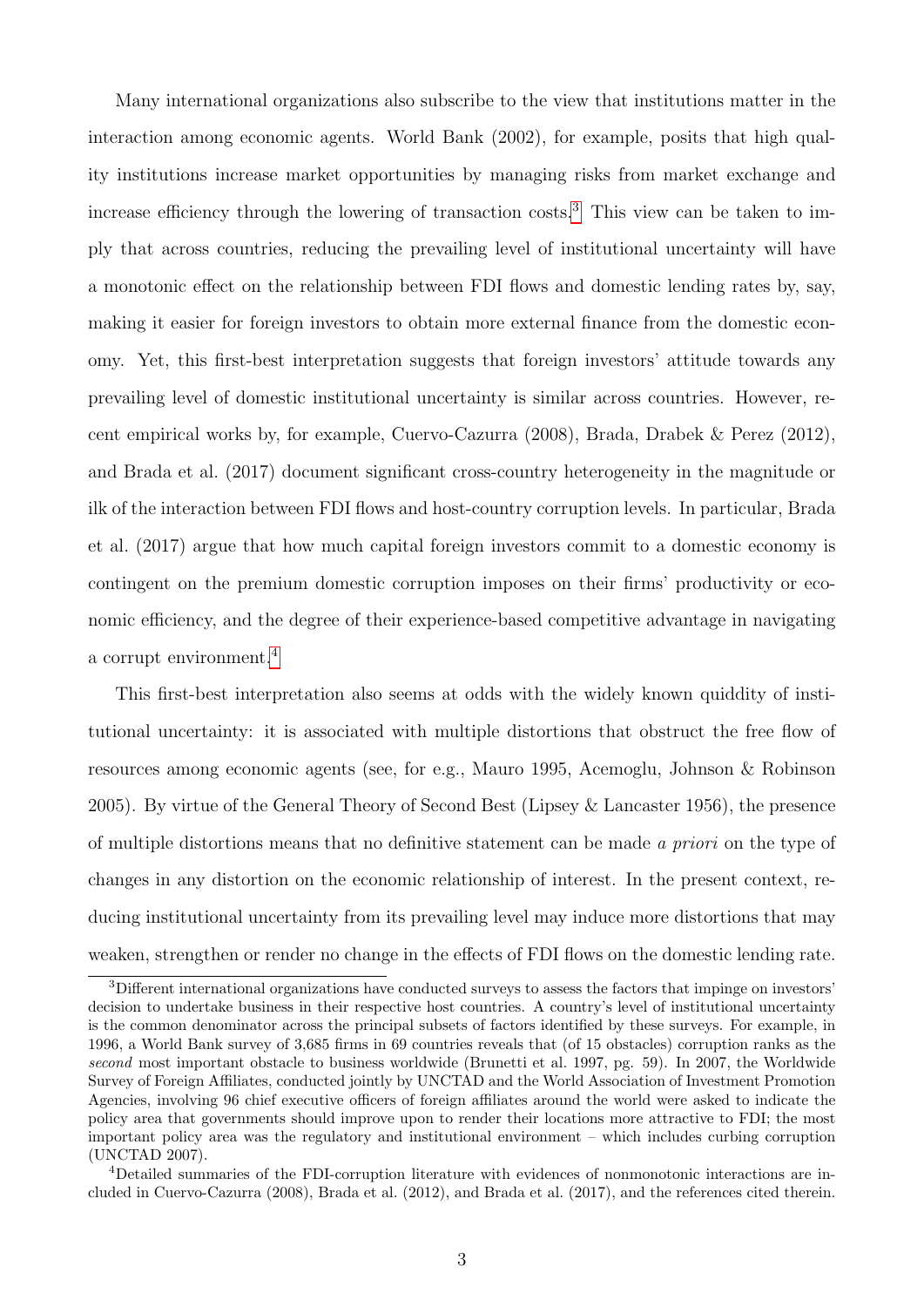If more FDI inflows are associated with a higher lending rate within a country and there is a reduction in institutional uncertainty, then foreign investors may substitute internal finance for external finance, thereby absorbing less domestic credit that consequently leads to a decrease in the upward pressure of FDI inflows on the domestic lending rate. Such a scenario is likely in countries where foreign investors experience increased confidence in the domestic economy due to a reduction in institutional uncertainty, that may arise from added regulations or the creation of agencies with a mandate to lower institutional uncertainty. Beck, Demirguc-Kunt & Levine (2006), for example, look at the relationship between bank supervisory policies and the negative effects that corruption in lending has on firms' abilities to raise external finance. Results speak to the manifestation of corruption through the power of officials, as firms face more finance-sourcing obstacles in countries where banks are highly monitored by official supervisory agencies rather than by private agencies.

To shed some light on whether the empirical role of institutional uncertainty in the crosscountry nexus between the domestic lending rate and FDI flows is more consistent with a first-best or second-best characterization, we do not select a parametric functional form of the uncertainty-contingent heterogeneity in our domestic lending rate equation; rather, we assume its functional form is unknown.[5](#page-3-0) For plausible reasons, unobservable country- or time-specific factors (fixed effects) may affect the domestic lending rate equation in a non-affine manner, and substantial parameter heterogeneities stemming from cross-country differences in uncertainty may also exist between the domestic lending rate and its other correlates. To address these added sources of bias in the domestic lending rate function, we therefore presume the parameters on all regressors to be unknown smooth functions of corruption, and unobserved country- and time-specific effects.

To exact identification of the effects of FDI inflows and outflows on the domestic lending rate, we use the semiparametric regression apparatus put forward by Cai  $\&$  Li (2008) that allows us to obtain consistent coefficient function estimates in the presence of parameter heterogeneities of unknown form and to use instrumental variables to address regressor endogeneity that may yet exist. Heuristically, this semiparametric apparatus uses the data to select the appropriate form of parameter heterogeneity in the domestic lending rate equation; in general, an adaptive

<span id="page-3-0"></span><sup>&</sup>lt;sup>5</sup>The aim of this paper is not to develop, and simulate the predictions of, an interest rate-FDI second-best theory that accommodates institutional uncertainty; rather, an aim is to see whether our uncertainty empirical results are consistent with the predictions of the General Theory of Second Best.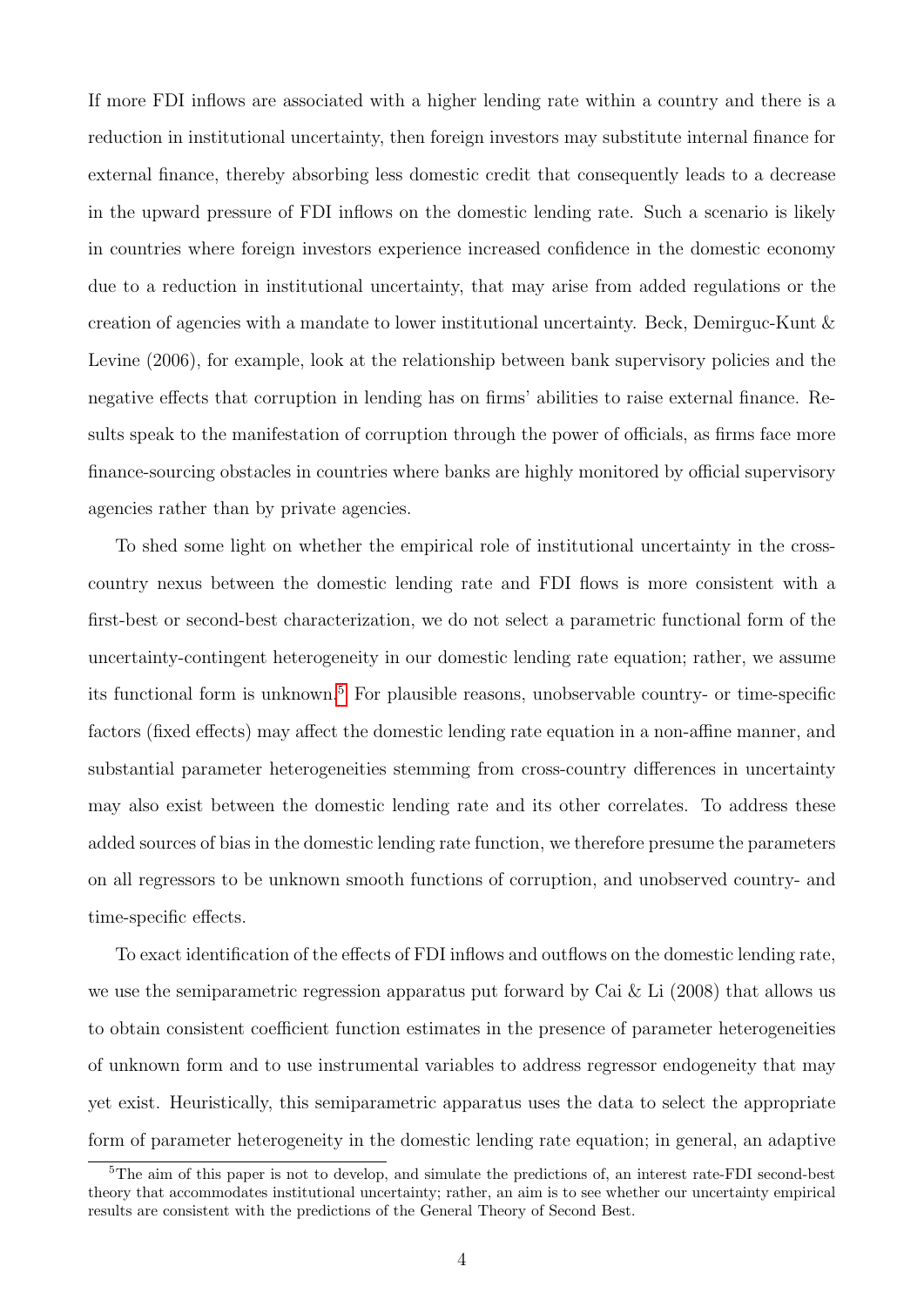method to modeling heterogeneity militates against biased empirical results that may stem from using an ad hoc parametric form of heterogeneity that does not fit the data, and by extension biased inferences and policy prescriptions.

Using an unbalanced panel data of 137 developed and developing countries over the period 1984 to 2010, we estimate our domestic lending rate model with and without controlling for corruption – our proxy for institutional uncertainty. The juxtaposition of these two empirical results indicates that there is heterogeneity in the relationships between FDI inflows and outflows and the lending rate across countries after we control for corruption. On the one hand, the exclusion of corruption from the regression model yields that across all countries there is statistical parity in the effects of FDI inflows and outflows on the domestic lending rate, and more FDI inflows are associated with higher domestic lending rates, whereas more FDI outflows are associated with lower domestic lending rates. Furthermore, within all countries, there is (i) statistical parity in the positive and negative effects of FDI inflows and outflows, respectively, on the domestic lending rate; and (ii) statistically significant equal and opposite effects of FDI inflows and FDI outflows, which means the overall effect of FDI inflows and outflows on domestic lending rate is indicative of a zero-sum game. On the other hand, the inclusion of corruption into the regression model reveals that across countries, there is a higher incidence of FDI inflows and outflows exerting downward pressures on domestic interest rate. Our evidence therefore overwhelmingly corroborates the view that corruption influences the ability of foreign firms to obtain external finance within the domestic economy.

We also find that the FDI effects are non-monotonically uncertainty-contingent: lower uncertainty may strengthen, weaken, or have no effect on the relationship between FDI flows and the domestic lending rate within a particular country. Hence, foreign investors do not always obtain added external finance within the domestic economy as a result of lower corruption. Our results therefore imply that changes in uncertainty from its prevailing level can induce socially undesirable effects of FDI flows on the domestic lending rate. Moreover, our data do not lend support to the view that there is a global threshold of corruption. Overall, this peculiar non-monotonic role of institutional uncertainty that is exhibited by the data appears to have second-best, rather than first-best, traits. The presence of institutions-induced second-best traits in the association between the domestic lending rate and FDI flows provides empirical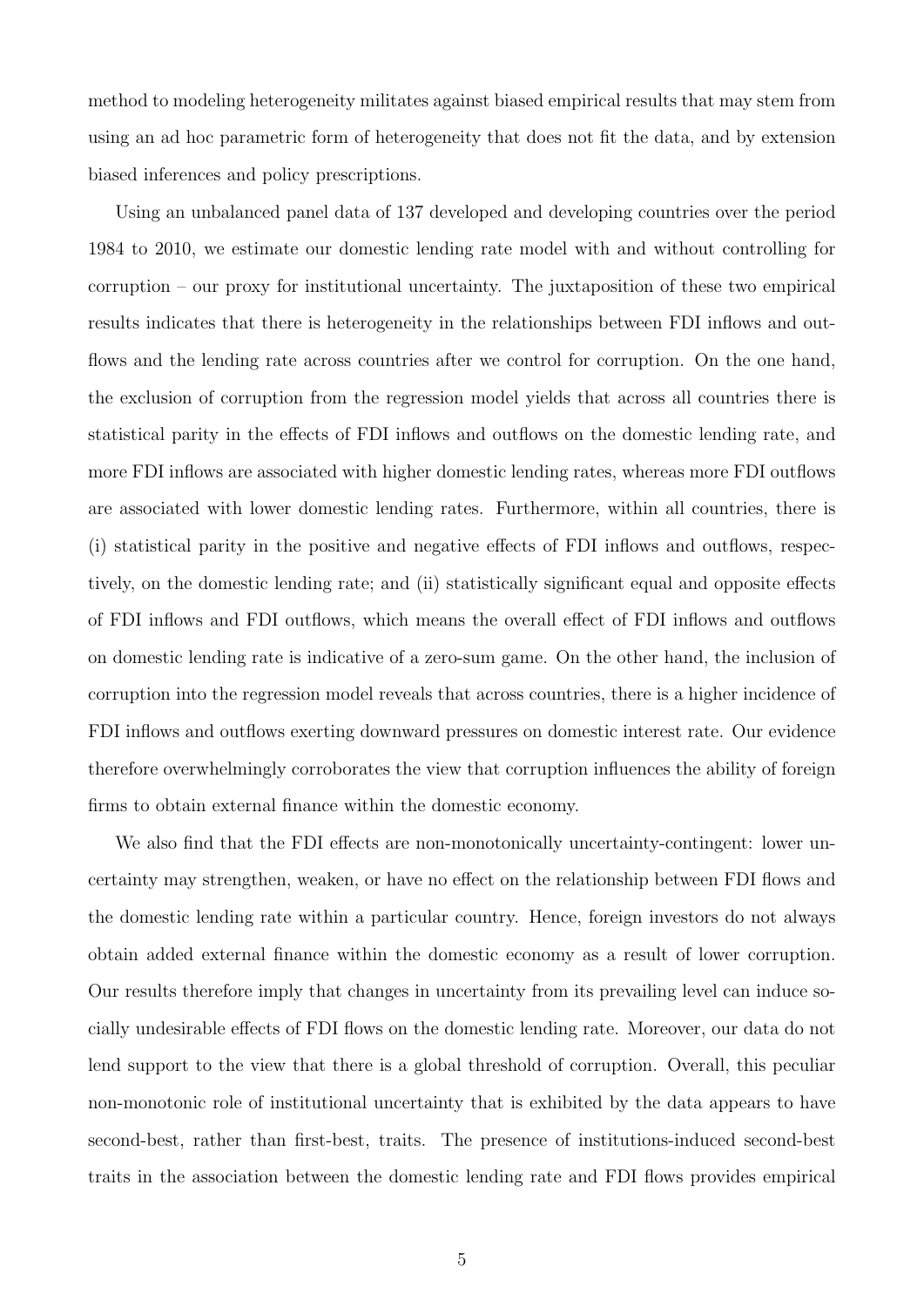support for the argument that changes in the "institutional landscape" of developing countries warrant a second-best – rather than a first-best – perspective (Rodrik 2008). Also, our qualitative implications are unperturbed in the presence of an auxiliary and plausible set of third factors that may be correlated with both the domestic lending rate and FDI flows.

Our work is germane to important studies on the effects of FDI inflows on an array of domestic credit constraints (see, e.g., Harrison & McMillan 2003, Harrison et al. 2004, Héricourt & Poncet 2009). Harrison & McMillan (2003) find that borrowing by foreign firms tightens credit constraints faced by domestic firms, whereas Héricourt  $\&$  Poncet (2009) show jointventures with foreign firms help private domestic firms to circumvent both financial and legal constraints at home. Harrison et al. (2004) establish that across countries FDI inflows are associated with a decrease in financing constraints of host-country firms. We add to this strand of literature by highlighting the role of domestic institutional uncertainty in association between FDI inflows and outflows and domestic credit constraints. Our work also overlaps with the literature on institutions and finance (e.g., La Porta et al. 1997, La Porta et al. 1998, Beck et al. 2005, Beck, Demirguc-Kunt & Levine 2006, Djankov et al. 2007, Qian & Strahan 2007, Barth et al. 2009, De Haas et al. 2010). In particular, Beck, Demirgüç-Kunt, Laeven & Maksimovic (2006) document that cross-country differences in institutional development is the main reason for variation in the level of financial obstacles; their empirical analysis, however, does not contain an assessment of the association between institutional development and a high interest rate, which they label as a financial obstacle. Furthermore, our work considers the direct and indirect effects of institutions on the domestic lending rate. In broader terms, the purported role of uncertainty-contingent heterogeneity in our paper is related to, for example, Borensztein et al. (1998) and Alfaro et al. (2010) who emphasize that the effect FDI inflows have on growth is dependent on certain domestic factors.

## 2 A Semiparametric Model of the Interest Rate

We use a varying coefficient regression specification to model the relationship between the lending interest rate and FDI flows. Let  $I_{it}$  denote the domestic lending interest rate, define  $FI_{it}$  and  $FO_{it}$  to respectively be FDI inflows and outflows, and let the indices  $i = 1, 2, ..., n$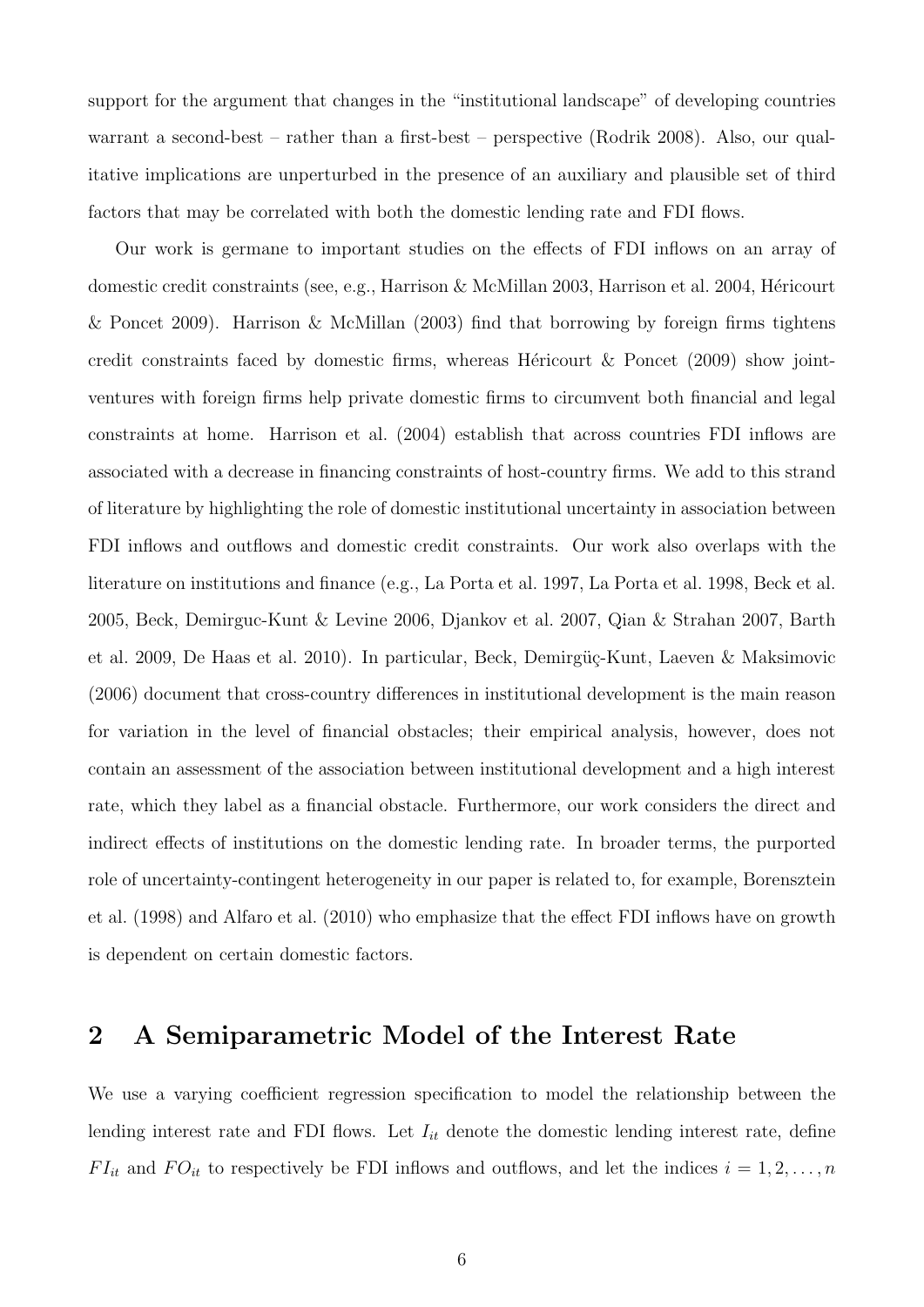and  $t = 1, 2, \ldots, T$  denote country and time, respectively. The empirical model is

<span id="page-6-1"></span>
$$
I_{it} = \gamma_0(Z_{it}) + I_{i,t-1}\gamma_1(Z_{it}) + FI_{it}\gamma_2(Z_{it}) + FO_{it}\gamma_3(Z_{it}) + X'_{it}\gamma_4(Z_{it}) + \epsilon_{it},\tag{2.1}
$$

in which  $X_{it}$  is a *l*-dimensioned vector of control variables that vary both across countries and over time, and  $\epsilon_{it}$  is a zero mean error term. We include the one period lag of the lending rate,  $I_{i,t-1}$ , to capture the stylized fact of interest rate inertia that may stem from, among other factors, continuity in monetary policy over time or persistent shocks. Interest rates, in general, seem to possess inertia; recently, Coibion & Gorodnichenko (2012), for example, provide an in-depth analysis of the degree of inertia in the Federal Reserve's policy rates. We model the effects of FDI flows and the control variables on the lending rate as functions of a  $p$ -dimensioned vector of uncertainty variables,  $Z_{it}$ , through the unspecified but smooth coefficient functions  $\gamma_j(Z_{it})$ .<sup>[6](#page-6-0)</sup> Stability of the dynamic model in [\(2.1\)](#page-6-1) warrants the estimates of  $\gamma_1(Z_{it})$  to lie within the unit circle. Our functions of interest are  $\gamma_2(Z_{it})$  and  $\gamma_3(Z_{it})$ .

To address empirically this important issue of endogeneity, we adopt the local-linear semiparametric estimator proposed by Cai & Li  $(2008)$ ; this is a nonparametric generalized method of moments (GMM) framework that uses a single-step instrumental variables estimator to recover consistent estimates of both the  $\gamma_j(\cdot)$ 's and the first order partial derivatives of the  $\gamma_j(\cdot)$ 's with respect to  $Z$  in the presence of endogeneity of all explanatory variables (the uncertainty variables are assumed to be exogenous).[7](#page-6-2) We use a wild-bootstrap to obtain standard errors of our estimates as this bootstrap procedure is robust to heteroscedasticity of unknown form (see Davidson & Flachaire 2008). Details are provided in the Technical Appendix to this paper.

### 3 Data

We collate an unbalanced panel of data on 137 developed and developing countries over the period 1984-2010. Most of the data comes from the World Bank (2012). To reduce the serial

<span id="page-6-0"></span><sup>&</sup>lt;sup>6</sup>Given the structure of Equation [\(2.1\)](#page-6-1), readers should note that  $\gamma_j(Z_{it}) : \mathbb{R}^p \to \mathbb{R}$  for  $j = 0, 1, 2, 3$  but  $\gamma_j(Z_{it}): \mathbb{R}^p \to \mathbb{R}^l$  for  $j=4$ .

<span id="page-6-2"></span><sup>7</sup>The nonparametric estimator approximates the unknown functions by locally weighting the data in the neighborhood of each evaluation point, and not through additional parameterization as would be done in a flexible parametric specification. This difference is important because in the nonparametric case we do not run into the usual degrees-of-freedom problem as might be the case in a flexible parametric model. This Cai & Li (2008) estimator was recently used in an empirical macroeconomic model by Delgado, McCloud & Kumbhakar (2014).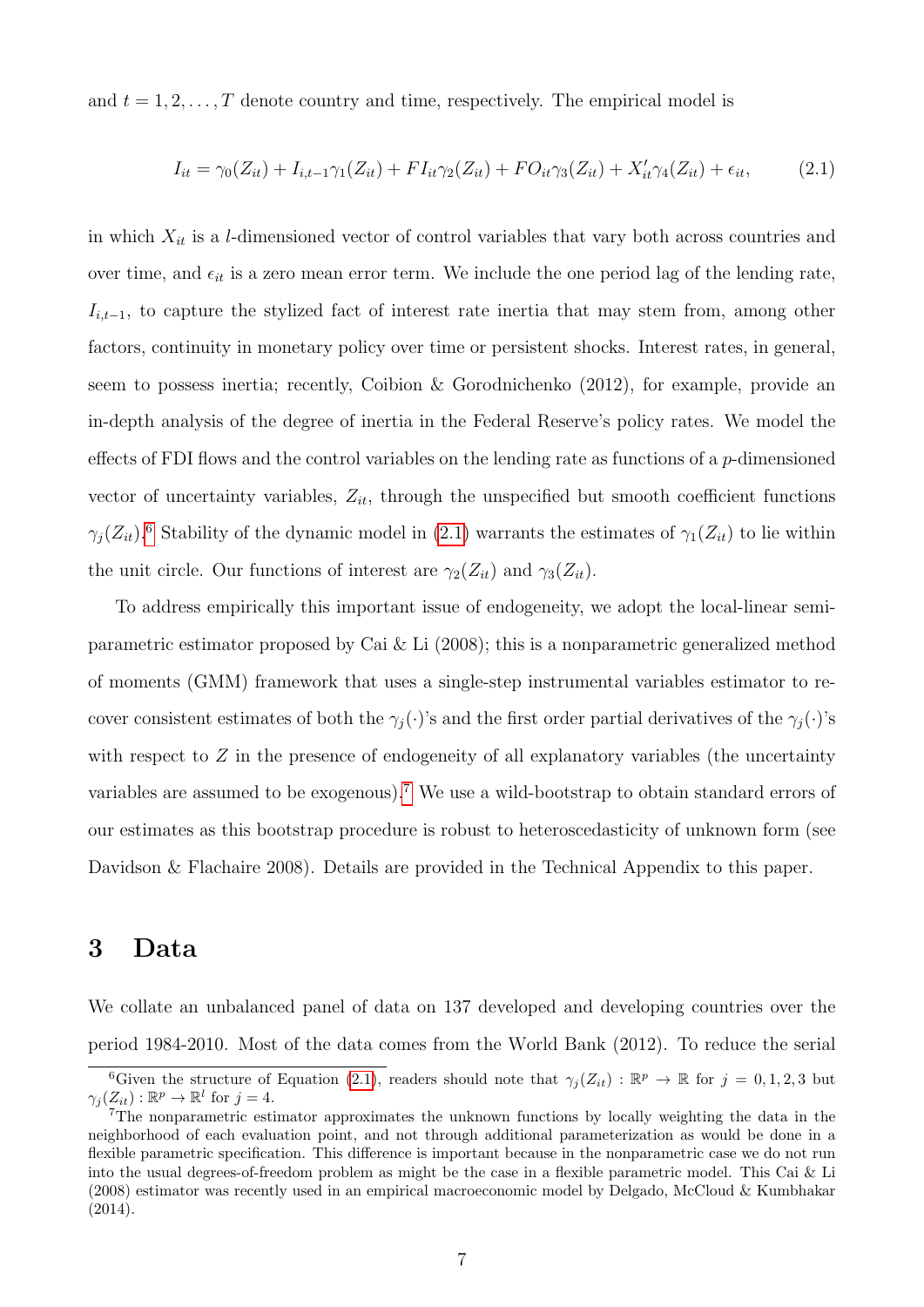correlation within the annual data, thereby minimizing the effects of business cycles and other annual fluctuations on our results, we construct 3-year time-averaged panels from our data. Though the effective sample size for each regression varies because of data limitations for different control variables, our primary sample of 3-year averaged observations is of size 514 and covers 97 countries.<sup>[8](#page-7-0)</sup> We provide the source and definition of each variable in Table [1.](#page-7-1)

Table 1: List of data sources and definitions

<span id="page-7-1"></span>

| Variable                                                    | Source                      | Definition                                                                                                                                                                                                                                                                                                                                                               |
|-------------------------------------------------------------|-----------------------------|--------------------------------------------------------------------------------------------------------------------------------------------------------------------------------------------------------------------------------------------------------------------------------------------------------------------------------------------------------------------------|
| Outcome<br>Domestic Interest Rate                           | <b>WDI 2012</b>             | Nominal lending interest rate adjusted for inflation                                                                                                                                                                                                                                                                                                                     |
| <b>FDI</b><br>FDI Inflows<br>FDI Outflows                   | WDI 2012<br><b>WDI 2012</b> | Net FDI inflows as $\%$ of GDP in constant 2002 dollars<br>Net FDI outflows as % of GDP in constant 2002 dollars                                                                                                                                                                                                                                                         |
| <b>Control Variables</b><br>Lagged Interest Rate<br>Savings | WDI 2012<br>WDI 2012        | One-period lag of the domestic interest rate<br>Gross national income less total national consumption, plus net<br>transfers.                                                                                                                                                                                                                                            |
| Investment                                                  | WDI 2012                    | Gross capital formation as a $\%$ of GDP, including net changes in<br>inventories as well as fixed capital formation that includes land<br>developments, plants and machinery investments, infrastructural<br>development, and public, private, and commercial construction.                                                                                             |
| Money Supply                                                | <b>WDI 2012</b>             | Growth rate of broad money. Broad money is the sum of currency<br>outside banks; demand deposits other than those of the central<br>government; the time, savings, and foreign currency deposits of<br>resident sectors other than the central government; bank and trav-<br>elers checks; and other securities such as certificates of deposit and<br>commercial paper. |
| Growth Rate                                                 | <b>WDI 2012</b>             | Real GDP per capita growth (annual $\%$ )                                                                                                                                                                                                                                                                                                                                |
| Inflation Rate                                              | <b>WDI 2012</b>             | Log of the annual rate of inflation                                                                                                                                                                                                                                                                                                                                      |
| Exchange Rate                                               | <b>WDI 2012</b>             | Exchange rate (domestic currency per US\$)                                                                                                                                                                                                                                                                                                                               |
| <b>Uncertainty Variable</b><br>Corruption                   | <b>ICRG</b>                 | 6 point index of corruption in the political system, with 0 repre-<br>senting most corrupt and 6 representing the least corrupt                                                                                                                                                                                                                                          |

#### External Instrumental Variables from Top Five Major Trading Partners (MTPs)

| Economic Growth | WDI 2012 | Arithmetic mean of real GDP per capita growth for top 5 MTPs |
|-----------------|----------|--------------------------------------------------------------|
| Saving Rate     | WDI 2012 | Arithmetic mean of saving rate for top 5 MTPs                |
| Exchange Rate   | WDI 2012 | Arithmetic mean of exchange rate for top 5 MTPs              |

Response and Explanatory Variables The domestic lending interest rate – our response variable  $I_{it}$  – is defined as the nominal lending interest rate adjusted for inflation. FDI inflows

<span id="page-7-0"></span><sup>&</sup>lt;sup>8</sup>The wild bootstrap that we use to estimate the standard errors mitigates, among other things, imprecision of the estimates that may arise as a result of estimation using a small sample.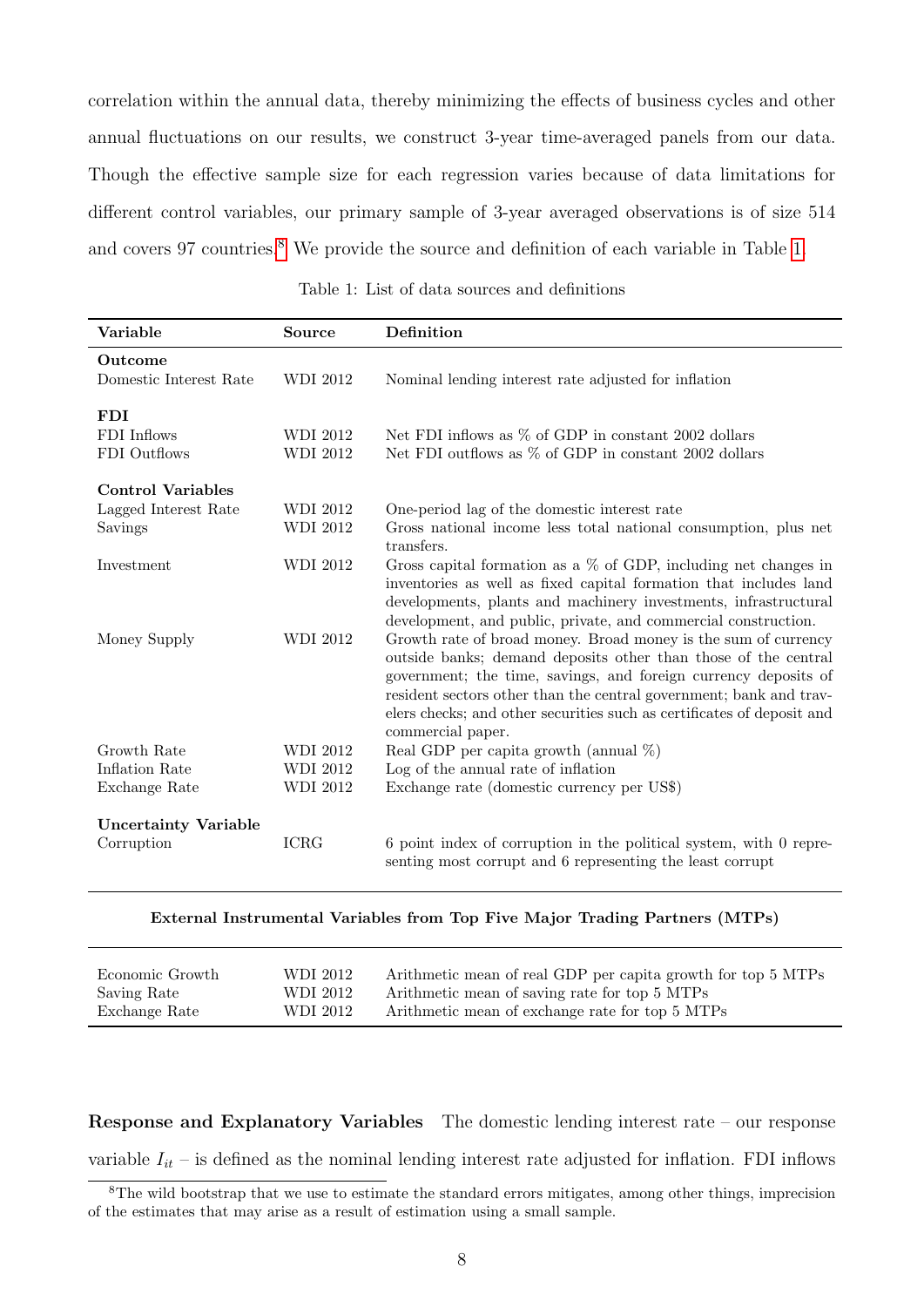and outflows – our key explanatory variables,  $FI_{it}$  and  $FO_{it}$  – are respectively defined as the net inflows and net outflows of FDI as a percentage of GDP. We include the one period lag of the lending rate,  $I_{i,t-1}$ . Guided by the expansive canonical open-economy macroeconomic literature on interest rates, we include domestic investment, gross national savings, the growth rate of real GDP per capita, the inflation rate, the exchange rate, and money supply growth rate as the explanatory variables in  $X_{it}$ ; see Table [1.](#page-7-1)

There are direct and indirect evidences that suggest these variables may matter empirically for interest rate determination. For example, Alvarez, Atkeson & Kehoe (2002) find that an increase in the money supply generally reduces the interest rate; Boyd & Champ (2003) mention that banks adjust their nominal rates to account for inflation shocks, whereas Demirgüç-Kunt, Laeven & Levine (2004) find that inflation positively and significantly impacts the net interest margins of banks; and Magud et al. (2014) suggest that bank credit expands faster in countries with less flexible exchange rates.<sup>[9](#page-8-0)</sup>

Institutional Uncertainty We proxy for institutional uncertainty using the popular index of corruption that comes from the International Country Risk Guide (ICRG) published by Political Risk Services; this corruption index captures "actual or potential corruption in the form of excessive patronage, nepotism, job reservations, 'favor-for-favors', secret party funding, and suspiciously close ties between politics and business."[10](#page-8-1) This ICRG corruption index ranges from 0 to 6, with 0 representing most corrupt and 6 representing the least corrupt.

To control for country- and time-specific unobserved heterogeneity in all the coefficient variables, we include an unordered country variable and ordered year categorical variable in  $Z_{it}$ . Examples of unobservable country effects are productivity shocks and FDI-related gov-ernment policies,<sup>[11](#page-8-2)</sup> whereas an example of a time-specific effect is an oil price shock. Our use of non-neutral fixed effects is important in reducing biases in our empirical analysis because the country-specific effects in  $Z_{it}$  control for many time-invariant measures of institutional un-

<span id="page-8-0"></span><sup>&</sup>lt;sup>9</sup>Note that many of these explanatory variables have been linked theoretically to FDI flows (see, for example, Calvo et al. 1996), and some variables such as domestic investment and economic growth, have been found to be correlated empirically with FDI flows across countries; thus, these explanatory variables should mitigate omitted variable bias in the estimated effects of FDI on the lending rate.

<span id="page-8-1"></span><sup>&</sup>lt;sup>10</sup>The first year that this corruption index is available is 1984; hence, the availability of the corruption index places a restriction on the beginning year of our analysis.

<span id="page-8-2"></span><sup>&</sup>lt;sup>11</sup>It has been documented (e.g., World Bank 1997*a*, World Bank 1997*b*, UNCTAD 2000) that governments may try to attract FDI by offering tax credits, infrastructure subsidies and import duty exemptions to foreign investors.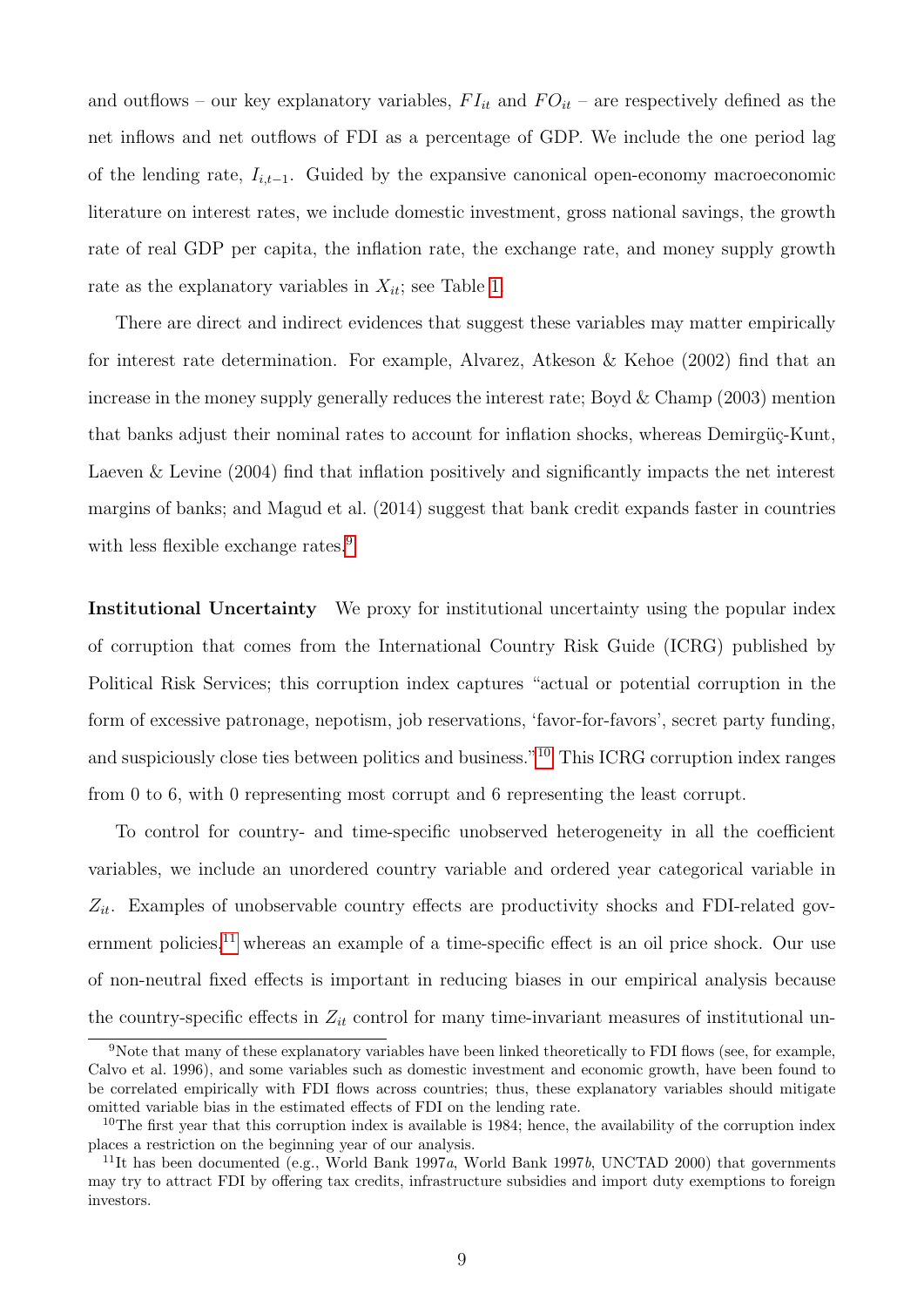certainty, such as legal origin , which may directly or indirectly impact firms ability to obtain external finance (e.g., La Porta et al. 1998, Djankov et al. 2007, Qian & Strahan 2007). Thus, fixed effects can have direct and indirect effects on interest rate determination.

### 4 Empirical Evidence

In this section, we estimate variants of the standard smooth varying-coefficient model in  $(2.1)$ that rely on the preceding continuous controls – which we first assume to be exogenous – and fixed effects for identification. Our general, flexible control of heterogeneity across countries and time should mitigate quantitatively large biases from unobservables being subsumed in the error term. Nevertheless, in the subsequent section, we compare these results to the Cai & Li (2008) nonparametric GMM estimates from model [\(2.1\)](#page-6-1) with endogenous controls. We obtain observation-specific coefficient estimates, and tabulate the estimates with the corresponding observation-specific standard error at the 25th, 50th (median), 75th percentiles, and the mean.

### 4.1 Heterogeneity without Institutional Uncertainty?

We first investigate empirically the existence of heterogeneous estimates in the nexus between the lending rate and FDI that vary non-neutrally across country-year observations. To our 3-year averaged panel dataset, we semiparametrically fit the smooth coefficient model in [\(2.1\)](#page-6-1) with only country and year indicators as discrete Z-variables and lagged interest rate, FDI inflows and outflows as explanatory variables.<sup>[12](#page-9-0)</sup> Table [2](#page-10-0) contains results for our semiparametric estimates of this parsimonious smooth coefficient model, showing an absence of statistical parity among the reported percentiles for both FDI inflows and outflows. For example, the 95 percent confidence interval for the estimated 75th percentile associated with FDI inflows comfortably excludes the other corresponding percentiles, which are all positive and statistically insignificant. The reported percentiles for FDI outflows are all negative and statistically significant. These results seem to suggest heterogeneity in the relationship between FDI flows and the domestic lending rate is induced by country and year fixed effects; this parsimonious specification, however, can engender such results.

<span id="page-9-0"></span><sup>12</sup>Using only discrete variables in Z reduces our local-linear least squares smooth coefficient estimator to a local-constant least squares smooth coefficient estimator. We refer to Li & Racine (2007) for technical details.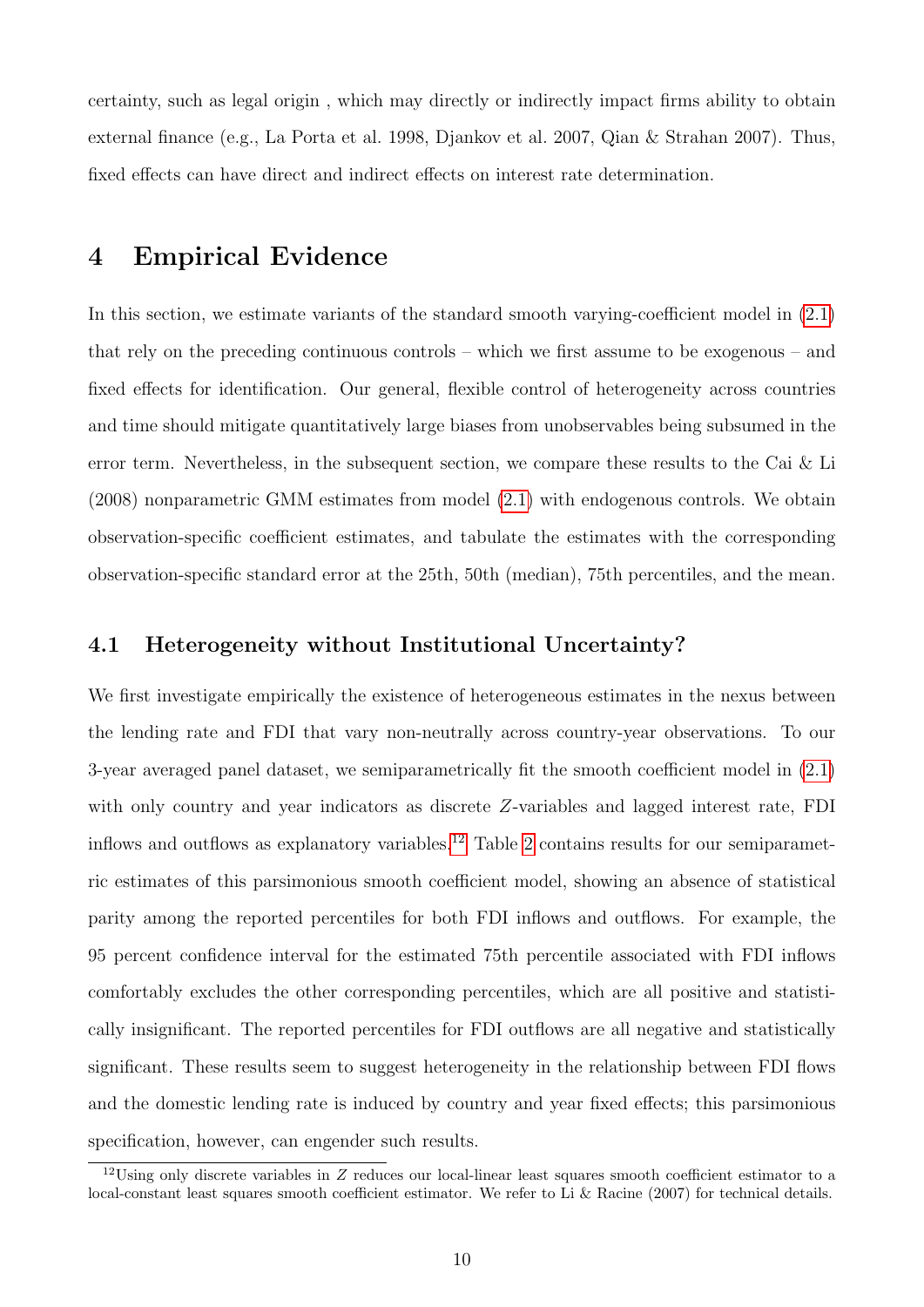<span id="page-10-0"></span>

|                      | Dependent Variable: Interest Rate |                  |             |                        |
|----------------------|-----------------------------------|------------------|-------------|------------------------|
|                      | 25th                              | 50 <sub>th</sub> | 75th        | Mean                   |
| Coefficients         |                                   |                  |             |                        |
| Intercept            | $0.029***$                        | $0.046***$       | $0.061***$  | $0.048^{\ast\ast\ast}$ |
|                      | 0.002                             | 0.003            | 0.004       | 0.001                  |
| Lag Interest         | $0.628***$                        | $0.676***$       | $0.720***$  | $0.677***$             |
|                      | 0.006                             | 0.001            | 0.006       | 0.004                  |
| FDI Inflows          | 0.010                             | 0.105            | $0.191***$  | $0.088^{***}\,$        |
|                      | 0.064                             | 0.115            | 0.020       | 0.021                  |
| FDI Outflows         | $-0.742***$                       | $-0.353***$      | $-0.164***$ | $-0.496***$            |
|                      | 0.092                             | 0.030            | 0.016       | 0.025                  |
| Sample size          |                                   | 589              |             |                        |
| Country bw           |                                   | 0.017            |             |                        |
| Year bw              |                                   | 0.731            |             |                        |
| In-sample $R^2$      |                                   | 0.996            |             |                        |
| Out-of-sample $R^2$  |                                   | 0.959            |             |                        |
| Out-of-sample $ASPE$ |                                   | 0.007            |             |                        |

Table 2: Semiparametric regression using only discrete regressors: parsimonious model

Note: 25th, 50th, 75th refer to percentiles in the distribution of coefficient estimates. Estimate specific standard errors are reported below each estimate, and statistical significance is denoted by \*p<0.1; \*\*p<0.05; \*\*\*p<0.01. We compute  $R^2 = corr[I, \hat{I}]^2$  and  $ASPE = n^{-1} \sum (I - \hat{I})^2$  with the out-of-sample prediction measures being the mean of 1000 out-of-sample replication exercises (see the Supplemental Appendix for details). Observations are based on 3-year averages.

Therefore, to examine whether the other explanatory variables play a role in the association between FDI flows and the lending rate, we add savings, domestic investment, the growth rate of the money supply, economic growth, inflation and the exchange rate to our specification in Table [2;](#page-10-0) the results are in Table [3.](#page-11-0) We now obtain estimates of the FDI inflows and outflows that are statistically significant at conventional levels and exhibit statistical parity among the reported percentiles and means, which strongly suggest parameter homogeneity within the interquartile ranges of the relationship between the lending rate and FDI inflows and outflows. In fact for all variables in this discrete model almost all estimated percentiles display parameter homogeneity. This model therefore demonstrates that if there is parameter heterogeneity in the relationship between the lending rate and FDI inflows and outflows, country- and time-specific effects are not sufficient to accurately capture such heterogeneity net of changes due to other factors of the domestic lending rate. Alternatively, Table [3](#page-11-0) suggests that ignoring significant explanatory factors can yield erroneous results on sources of parameter heterogeneity in the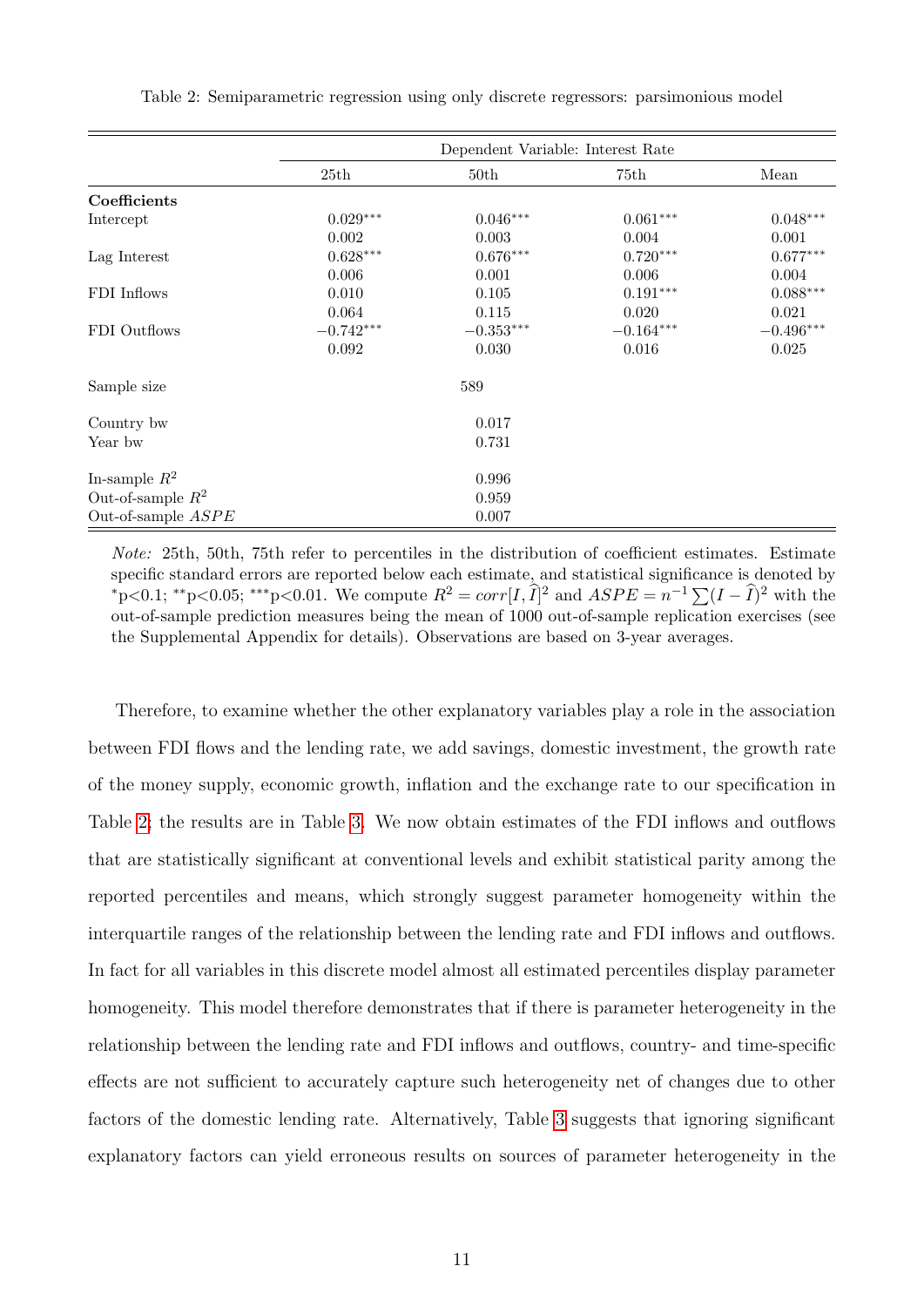<span id="page-11-0"></span>

|                      | Dependent Variable: Interest Rate |             |                     |             |
|----------------------|-----------------------------------|-------------|---------------------|-------------|
|                      | $25\mathrm{th}$                   | 50th        | $75\mathrm{th}$     | Mean        |
| Coefficients         |                                   |             |                     |             |
| Intercept            | $0.072***$                        | $0.073***$  | $0.074***$          | $0.073***$  |
|                      | 0.008                             | 0.007       | 0.007               | 0.007       |
| Lag Interest         | $0.664***$                        | $0.664***$  | $0.665***$          | $0.664***$  |
|                      | 0.019                             | 0.019       | 0.019               | 0.020       |
| FDI Inflows          | $0.066*$                          | $0.071**$   | $0.077**$           | $0.072**$   |
|                      | 0.036                             | 0.034       | 0.037               | 0.037       |
| FDI Outflows         | $-0.085**$                        | $-0.078**$  | $-0.073*$           | $-0.078**$  |
|                      | 0.039                             | 0.039       | 0.039               | 0.039       |
| Savings              | $-0.041***$                       | $-0.039***$ | $-0.037^{\ast\ast}$ | $-0.040***$ |
|                      | 0.013                             | 0.013       | 0.014               | 0.013       |
| Investment           | $-0.086**$                        | $-0.082**$  | $-0.076**$          | $-0.083**$  |
|                      | 0.032                             | 0.032       | 0.032               | 0.032       |
| Money Supply         | $-0.017***$                       | $-0.017***$ | $-0.016***$         | $-0.017***$ |
|                      | 0.002                             | 0.002       | 0.002               | 0.002       |
| Growth               | $-0.070$                          | $-0.065$    | $-0.060$            | $-0.067$    |
|                      | 0.069                             | 0.081       | 0.076               | 0.081       |
| Inflation            | $0.138***$                        | $0.138***$  | $0.138***$          | $0.138***$  |
|                      | 0.026                             | 0.026       | 0.026               | 0.026       |
| Exchange Rate        | $0.000***$                        | $0.000***$  | $0.000***$          | $0.000***$  |
|                      | 0.000                             | 0.000       | 0.000               | 0.000       |
| Sample size          |                                   | 514         |                     |             |
| Country bw           |                                   | 0.223       |                     |             |
| Year bw              |                                   | 1.000       |                     |             |
| $p$ -value           |                                   | 0.000       |                     |             |
| In-sample $R^2$      |                                   | 0.980       |                     |             |
| Out-of-sample $R^2$  |                                   | 0.950       |                     |             |
| Out-of-sample $ASPE$ |                                   | 0.004       |                     |             |

Table 3: Semiparametric regression using only discrete regressors: full model

Note: 25th, 50th, 75th refer to percentiles in the distribution of coefficient estimates. Estimate specific standard errors are reported below each estimate, and statistical significance is denoted by \*p<0.1; \*\*p<0.05; \*\*\*p<0.01. We compute  $R^2 = corr[I, \hat{I}]^2$  and  $ASPE = n^{-1} \sum (I - \hat{I})^2$  with the out-of-sample prediction measures being the mean of 1000 out-of-sample replication exercises (see the Supplemental Appendix for details). Observations are based on 3-year averages.

interest rate equation.[13](#page-11-1)

### 4.2 Does Institutional Uncertainty Matter?

The signs on the percentile estimates in Table [3](#page-11-0) suggest that the domestic lending rate increases

with an increase in FDI inflows but lowers with an increase in FDI outflows. A deep look at our

<span id="page-11-1"></span><sup>&</sup>lt;sup>13</sup>We highlight the stability of the dynamic specifications in both Tables [2](#page-10-0) and [3,](#page-11-0) which can be deduced from the magnitude and statistical significance of the reported percentiles for the one-period lagged interest rate regressor.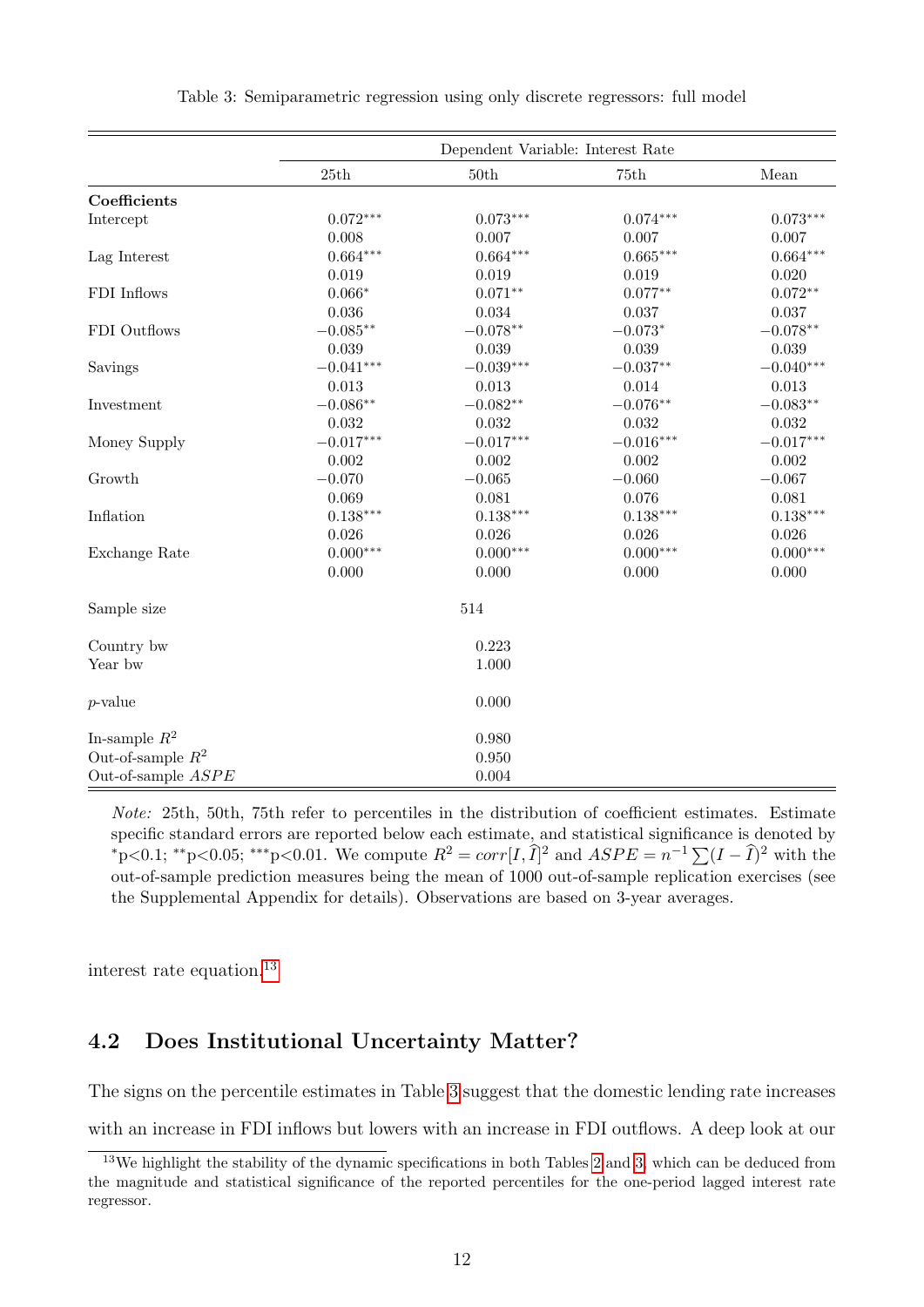<span id="page-12-0"></span>

|                             | Dependent Variable: Interest Rate |             |             |             |
|-----------------------------|-----------------------------------|-------------|-------------|-------------|
|                             | 25th                              | 50th        | 75th        | Mean        |
| Coefficients                |                                   |             |             |             |
| Intercept                   | $0.017***$                        | $0.045***$  | $0.089***$  | $0.057***$  |
|                             | 0.003                             | 0.009       | 0.010       | 0.003       |
| Lag Interest                | $0.372***$                        | $0.656***$  | $0.822***$  | $0.600***$  |
|                             | 0.050                             | 0.013       | 0.022       | 0.007       |
| FDI Inflows                 | $-0.136*$                         | $-0.025***$ | $0.042***$  | $-0.059***$ |
|                             | 0.078                             | 0.005       | 0.006       | 0.014       |
| FDI Outflows                | $-0.080$                          | $-0.021$    | 0.044       | $-0.015$    |
|                             | 0.129                             | 0.021       | 0.037       | 0.016       |
| Savings                     | $-0.073***$                       | $-0.029$    | 0.004       | $-0.039***$ |
|                             | 0.018                             | 0.034       | 0.013       | 0.005       |
| Investment                  | $-0.065*$                         | $-0.005$    | $0.042**$   | $-0.008$    |
|                             | 0.039                             | 0.022       | 0.020       | 0.007       |
| Money Supply                | $-0.027**$                        | $-0.007***$ | 0.002       | $-0.014***$ |
|                             | 0.010                             | 0.001       | 0.006       | 0.002       |
| Growth                      | $-0.097***$                       | $-0.018***$ | $0.050***$  | $-0.043**$  |
|                             | 0.021                             | 0.002       | 0.012       | 0.020       |
| Inflation                   | $0.083***$                        | $0.169***$  | $0.297***$  | $0.184***$  |
|                             | 0.025                             | 0.004       | 0.041       | 0.007       |
| Exchange Rate               | 0.000                             | 0.000       | $0.002***$  | $0.005***$  |
|                             | 0.000                             | 0.000       | 0.000       | 0.001       |
| <b>Uncertainty Partials</b> |                                   |             |             |             |
| Intercept                   | $-0.049***$                       | 0.005       | $0.093***$  | $0.035**$   |
|                             | 0.009                             | 0.005       | 0.007       | 0.016       |
| Lag Interest                | $-0.818**$                        | $-0.240$    | $0.000***$  | $-0.513***$ |
|                             | 0.275                             | 0.193       | 0.000       | 0.074       |
| FDI Inflows                 | $-0.036***$                       | $0.001***$  | $0.492**$   | 0.143       |
|                             | 0.004                             | 0.000       | 0.217       | 0.126       |
| FDI Outflows                | $-1.037***$                       | $-0.003***$ | $0.002***$  | $-0.596***$ |
|                             | 0.280                             | 0.000       | 0.000       | 0.151       |
| Savings                     | $-0.040***$                       | $0.001***$  | 0.193       | $0.147***$  |
|                             | 0.006                             | 0.000       | 0.230       | 0.034       |
| Investment                  | $-0.018***$                       | $0.010***$  | $0.474***$  | $0.176***$  |
|                             | 0.004                             | $0.002\,$   | 0.088       | 0.041       |
| Money Supply                | $-0.079***$                       | $-0.010$    | $0.048***$  | $-0.032***$ |
|                             | $\,0.022\,$                       | 0.013       | $\,0.012\,$ | 0.008       |
| Growth                      | $-1.258$                          | $-0.001***$ | $0.020***$  | $-0.541***$ |
|                             | 0.969                             | 0.000       | 0.003       | 0.124       |
| Inflation                   | $-0.120$                          | 0.000       | $0.240***$  | 0.071       |
|                             | 0.130                             | 0.000       | 0.070       | 0.046       |
| Exchange Rate               | $-0.003***$                       | $0.000***$  | $0.001***$  | $0.004\,$   |
|                             | 0.001                             | 0.001       | 0.000       | $0.005\,$   |
| Sample size                 |                                   | 514         |             |             |
| Uncertainty bw              |                                   | 0.129       |             |             |
| Country bw                  |                                   | 0.345       |             |             |
| Year bw                     |                                   | 0.693       |             |             |
| In-sample $\mathbb{R}^2$    |                                   | 0.998       |             |             |
| Out-sample $R^2$            |                                   | 0.918       |             |             |
| Out-sample ASPE             |                                   | 0.004       |             |             |

Note: 25th, 50th, 75th refer to percentiles in the distribution of coefficient estimates. Estimate specific standard errors are reported below each estimate. The level of statistical significance of estimates are denoted by <sup>∗</sup>p<0.1; ∗∗p<0.05; ∗∗∗p<0.01. Uncertainty measure is the ICRG corruption index. See notes in Table [3](#page-11-0) and variables' description in Table [1](#page-7-1) for details.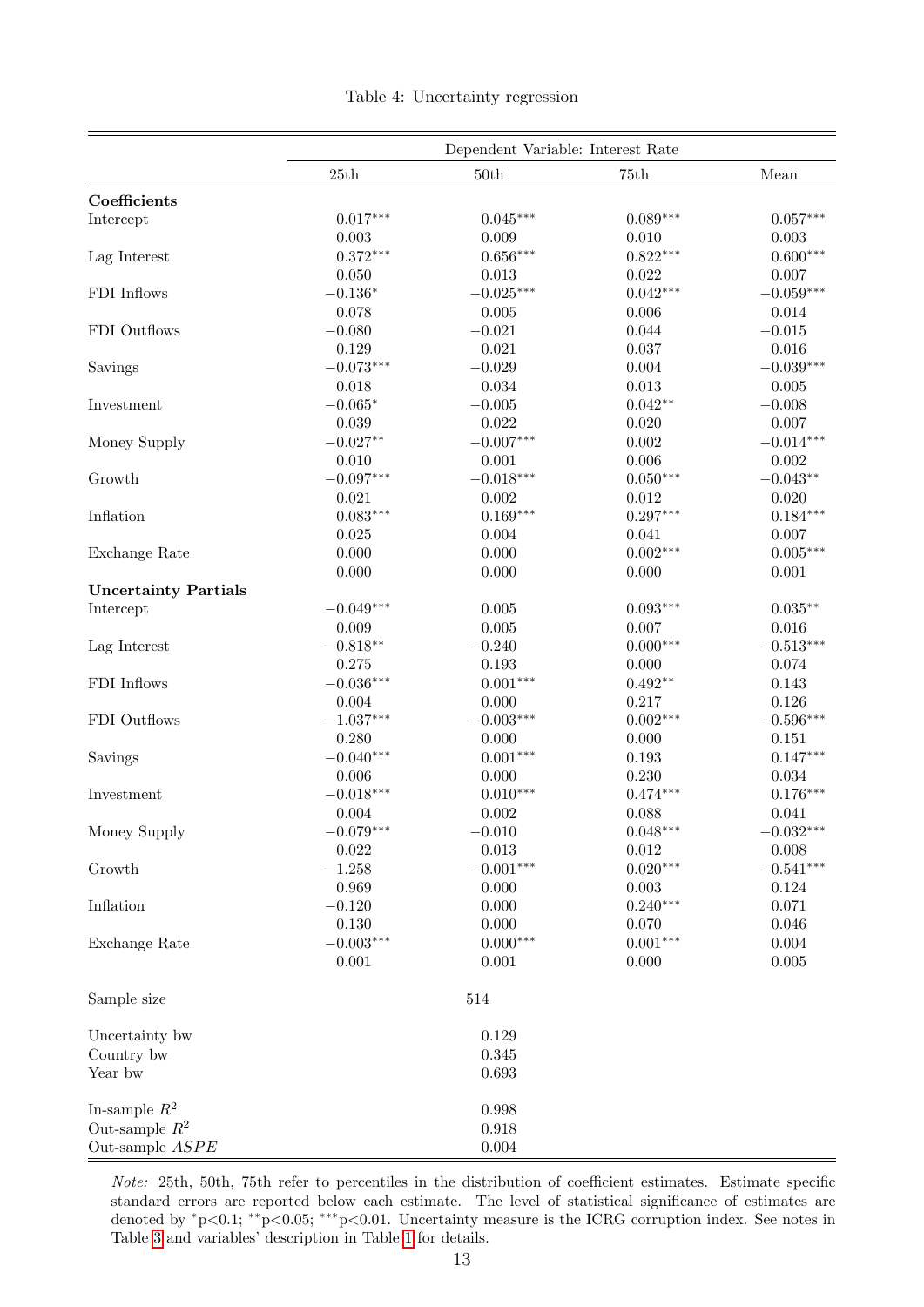country-specific results behind Table [3](#page-11-0) reveals that across all countries there is statistical parity in the effects of FDI inflows and outflows on the domestic lending rate, and more FDI inflows are associated with higher domestic lending rates, whereas more FDI outflows are associated with lower domestic lending rates. That is, this model implies that all foreign firms tend to obtain external finance from their host countries' banking system. More notably, within all countries, we observe the following: (i) statistical parity in the positive and negative effects of both FDI inflows and outflows, respectively, on the domestic lending rate; and (ii) statistically significant equal and opposite effects of FDI inflows and FDI outflows, which means the overall effect of FDI inflows and outflows on the domestic lending rate is indicative of a zero-sum game. Clearly, these patterns and their implications suggest the unlikely scenario that all investors have the same attitude and tolerance irrespective of the country in which they undertake venturesome investments. Yet, countries do differ in their levels of institutional uncertainty which may be associated with differences across countries in how much foreign investors lean on the domestic banking system for financial support, and consequently be associated with variations across countries in domestic lending rates. To examine whether a country's level of institutional uncertainty significantly affects the relationship between FDI flows and the domestic lending rate, we re-estimate the full semiparametric model in Table [3,](#page-11-0) but including corruption in the Z vector. We report maps of these results in Figure [1](#page-17-0) and a statistical summary in Table [4.](#page-12-0)

### 4.2.1 FDI Inflows

In Table [4,](#page-12-0) we find that across quartiles of estimates, FDI inflows now have a significantly heterogeneous association with the domestic interest rate. This is evident in the absence of statistical parity among the reported percentiles for FDI inflows; for example, the 95 percent confidence interval for the estimated 75th percentile associated with FDI inflows is positive and comfortably excludes the 50th and 25th percentiles, which are all negative and statistically significant at the 1 percent and 10 percent levels respectively. In addition, the 95 percent confidence interval for the estimated mean excludes all the reported percentiles. These FDI percentile estimates are also economically significant. A twofold increase in FDI inflows is associated with a 2.5 percent decrease at the 50th percentile but a 4.2 percent increase at the 75th percentile in the domestic lending rate. These percentile estimates signal marked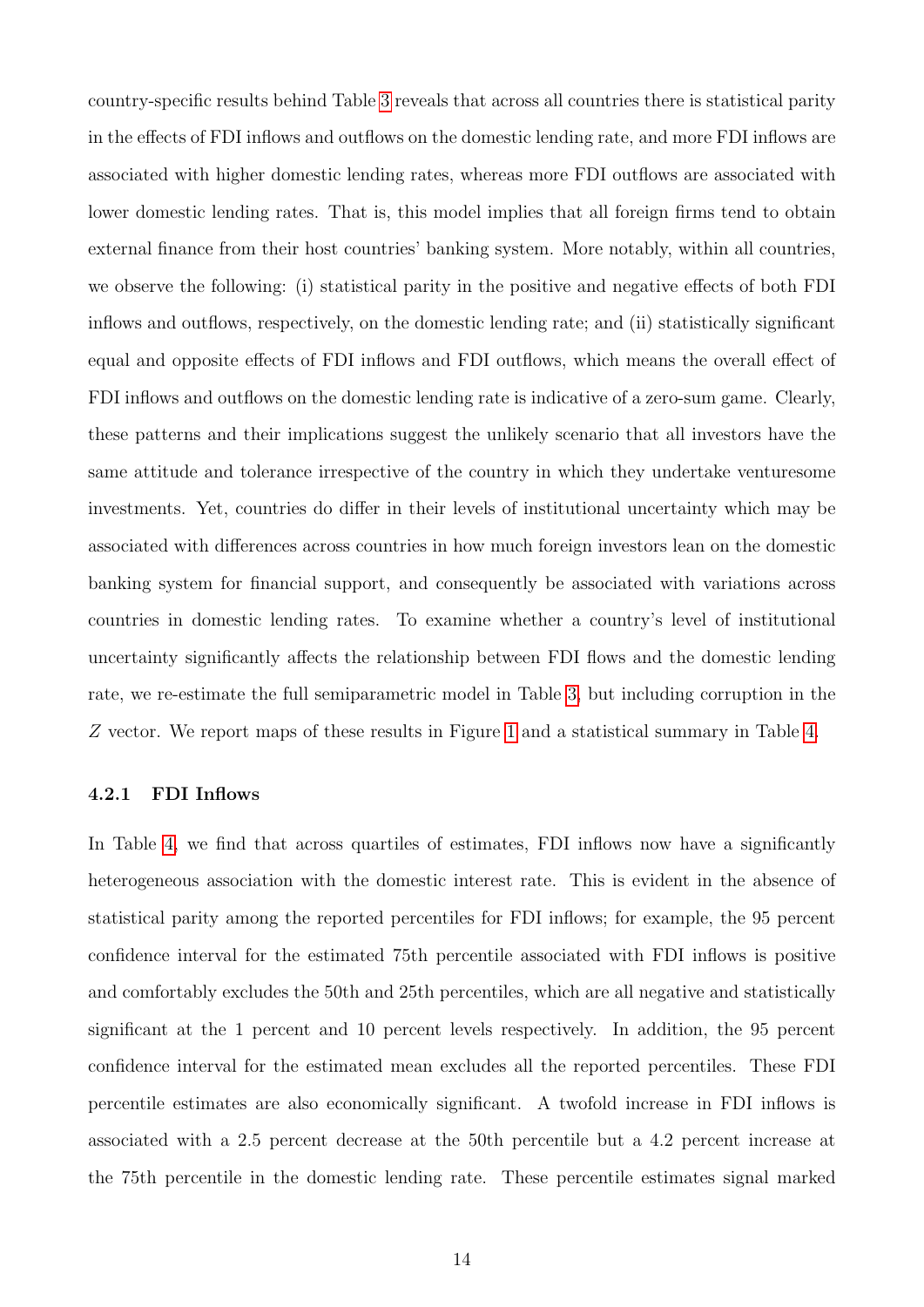differences in FDI inflows effects between the fully discrete and uncertainty models.

Digging deeper into these distributions of estimates in Figure [1](#page-17-0) and matching the heterogeneous parameter estimates with their respective countries and years reveals a few noteworthy observations. One, the type and magnitude of the relationship between FDI inflows and the domestic lending interest rate is heterogeneous within countries, after we control for institutional uncertainty. In essence, within many countries, the conflicting theoretical arguments – foreign firms can exacerbate the host country's scarce monetary resources through borrowing on domestic credit thus raising the domestic interest rate (Sun 2002, Agosin & Machado 2005) or inject credit into the economy thus lowering interest rates (Calvo et al. 1996, Magud et al. 2014) – appear to be empirically valid in the presence of a country's prevailing level of uncertainty, and net of the FDI inflows effects acting through savings, domestic investment, the growth rate of money supply, economic growth, inflation, and the exchange rate. That is, the variation in corruption within a country affects foreign firms' ability to obtain external finance from the domestic economy, which results in changes over time in the relative weights they place on internal and external finance.

Two, the type and size of the relationship between FDI inflows and the domestic interest rate are heterogeneous across countries, after we control for institutional uncertainty. More important, in comparison to the fully-specified discrete model, FDI inflows now have more significantly negative – than positive – estimated effects on the domestic lending rate. That is, the overriding pattern in the fully-specified discrete model that across countries an increase in FDI inflows is associated with only an increase in the domestic lending rate – which suggests that FDI inflows is exclusively associated with an absorption of domestic credit – does not hold once we control for corruption. Our analysis therefore strongly indicates that corruption influences the capacity of foreign firms to acquire external finance from the domestic economy; consequently, foreign firms are likely to borrow less, but inject more, funds into the domestic economy thus putting a downward pressure on the domestic lending rate. A foreign firm may either seek external finance outside of the host economy or simply draw more from its own coffers thus substituting internal finance for external finance. In either case, funds for its investment are directed to the host economy's banking system. In fact, Beck, Demirgüç-Kunt, Laeven & Maksimovic (2006) and Barth et al. (2009) assert that foreign firms – relative to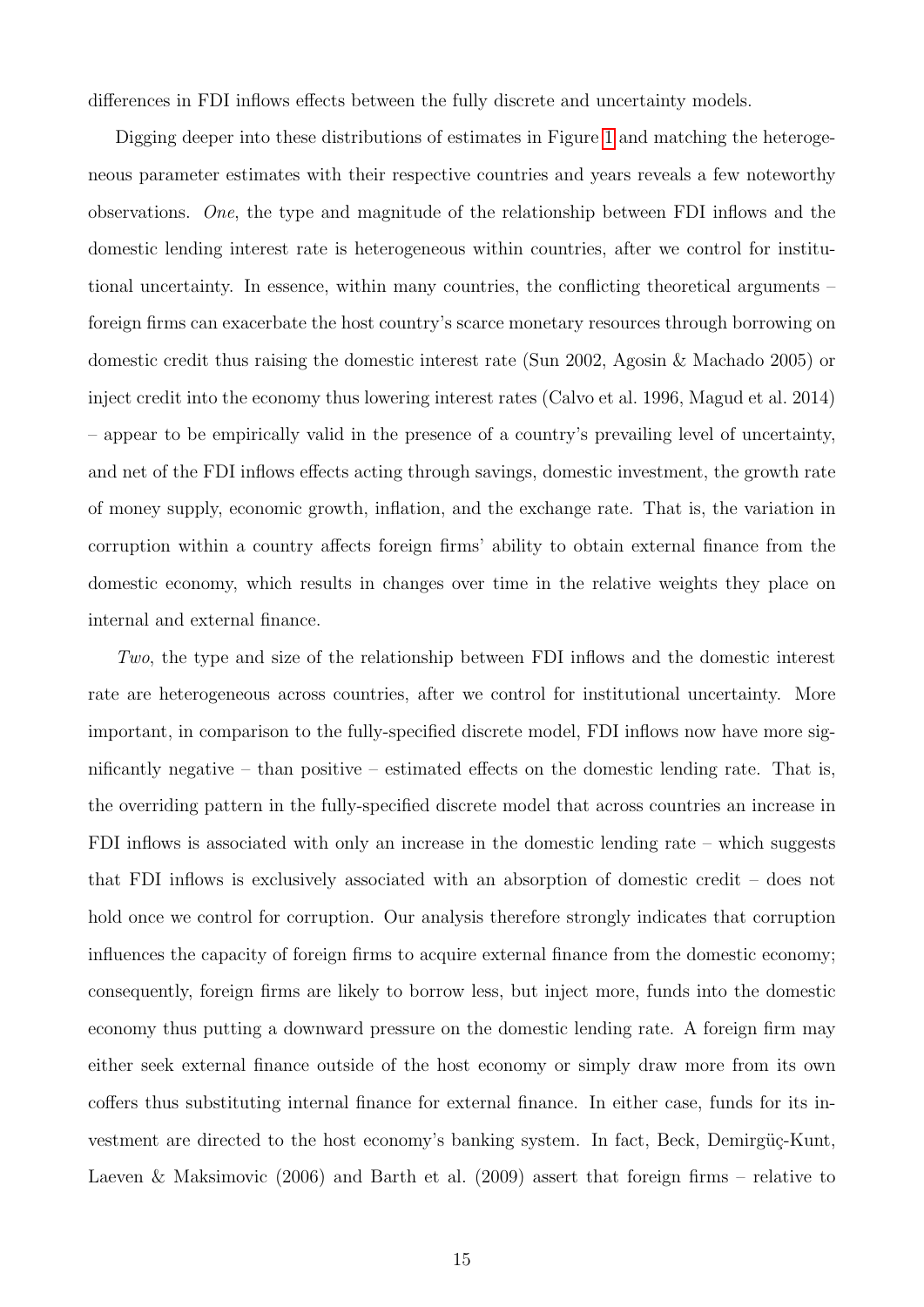non-foreign firms – might be less influenced by corruption in the domestic economy because they could tap the international financial system for external finance. Although our results do not go against this assertion, the change in pattern from all positive to mostly negative FDI inflows effects after we control for corruption supports the notion that the level of corruption in the domestic economy matters for foreign firms' ability to obtain external finance domestically. More generally, our result accords with the notion that institutional uncertainty within the domestic economy matters in the credit-based interaction between foreign firms and the domestic banking system (Beck et al. 2005, Beck, Demirguc-Kunt & Levine 2006, Barth et al. 2009).

Three, the range of the estimated FDI inflows coefficients is quite wide. Focusing on the extreme estimates, we find that for four countries in our data – Israel, Niger, Thailand and Uruguay – a 10 percent increase in FDI inflows is associated with 6 to 7 percent decrease in the domestic lending rate; furthermore, these large and statistically significant reductions occur within the pre-2000 era. For thirteen countries in our data, a 10 percent increase in FDI inflows is associated with approximately 3 percent increase in the domestic lending rate; interestingly, with the exception one country, all these large and statistically significant increases occur within  $2004$  – that is, within the post-2000 era.<sup>[14](#page-15-0)</sup>

To delve into the role of uncertainty in the heterogeneous association between FDI inflows and the domestic interest rate, we discuss our estimates of the partial derivative of  $\gamma_2(Z_{it})$  with respect to corruption that are in the lower half of Table [4.](#page-12-0) To proceed, recall that an increase in the corruption index is interpreted as a decrease in the level of corruption (institutional uncertainty). The partial effect of a reduction in the level of corruption on the FDI inflows coefficient is negative and significant at the 25th percentile, and is positive and significant at the 50th and 75th percentiles. In particular, there is a clear absence of statistical parity across reported percentiles. This is further evidence that uncertainty has a significant role in the heterogeneous association between FDI inflows and the domestic interest rate. We find that a one unit decrease in the level of corruption is associated with approximately 0.04 percent decrease but 0.49 percent increase at the 25th and 75th percentile, respectively, in the magnitude of the relationship between FDI inflows and the domestic interest rate.

<span id="page-15-0"></span>Yet, looking across the distribution of estimates we see that the estimated partial effect <sup>14</sup>The thirteen countries are Albania, Angola, Azerbaijan, Bahrain, Bolivia, Cameroon, Kenya, Kuwait, Latvia, Libya, Malawi, Mexico and Poland.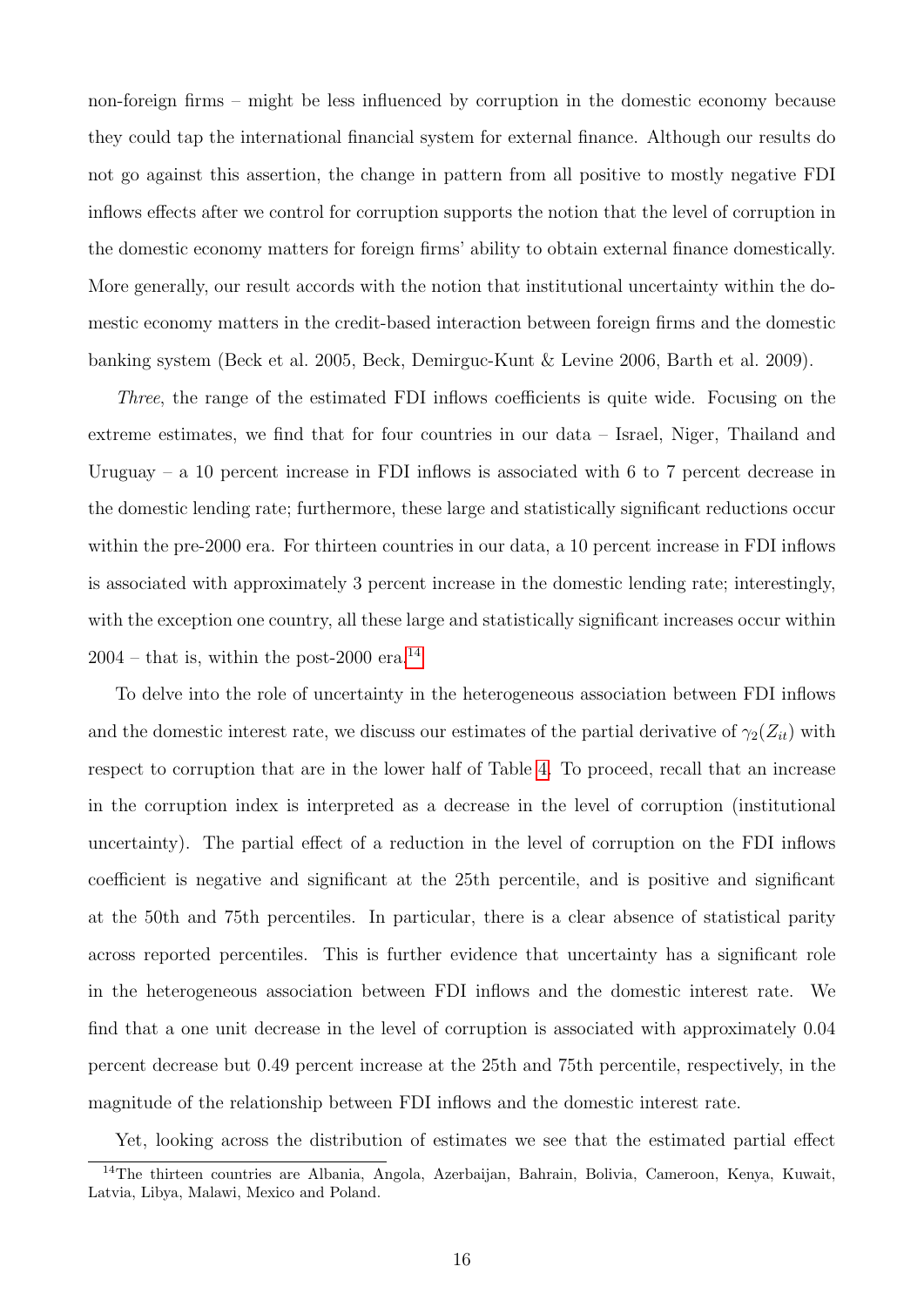of a one-unit reduction in the level of corruption on the FDI inflows coefficient can be much larger than these percentiles, ranging from approximately -0.5 to 6.83 percent. Matching the more extreme estimated partial effects to countries, we find that (i) 9 countries are associated with effects greater than 6.1 percent, and (ii) 10 countries are associated with effects in less than -0.4 percent; for the former group, all these statistically significant extreme estimates occur within 1989, whereas for the latter group, all but one of these statistically significant extreme estimates occur within post 2002 era. To appreciate the economic significance of these extreme partial effects of corruption, we focus on Thailand for two reasons: Thailand attains positive and negative extreme estimates; and in the fully-specified discrete model, however, FDI inflows do not exert statistically significant pressure on Thailand's domestic lending rate, irrespective of the year we consider. For the 1989 period, a one unit decrease in the level of institutional uncertainty is associated with approximately 6.83 percent increase in the strength of the relationship between FDI inflows and the domestic interest rate. Also, for this period, a 10 percent increase in FDI inflows is associated with a 6 percent decrease in Thailand's lending rate. Collectively, these estimates therefore yield that a 10 percent increase in FDI inflows is associated with a 6.4 percent decrease in Thailand's lending rate if the level of institutional uncertainty were to decrease by one unit. For the 2007 period, a one unit decrease in the level of institutional uncertainty is associated with approximately 0.5 percent decrease in the strength of the relationship between FDI inflows and the domestic interest rate. Also, for this period, a 10 percent increase in FDI inflows is associated with a 1.275 percent increase in Thailand's lending rate. Collectively, these estimates therefore yield that a 10 percent increase in FDI inflows is associated with a 1.269 percent increase in Thailand's lending rate if the level of institutional uncertainty were to decrease by one unit. This country-specific focus clearly suggests that although corruption is an obstacle to foreign firms raising external finance domestically, lower corruption will not necessarily induce firms to borrow more; firms may opt to borrow less.

In total, our results therefore typify a non-monotonic uncertainty-contingent relationship between FDI inflows and the domestic interest rate: across countries, the magnitudes of the pressures of FDI inflows on domestic lending rates respond upward or downward to changes in the level of uncertainty in the domestic economy.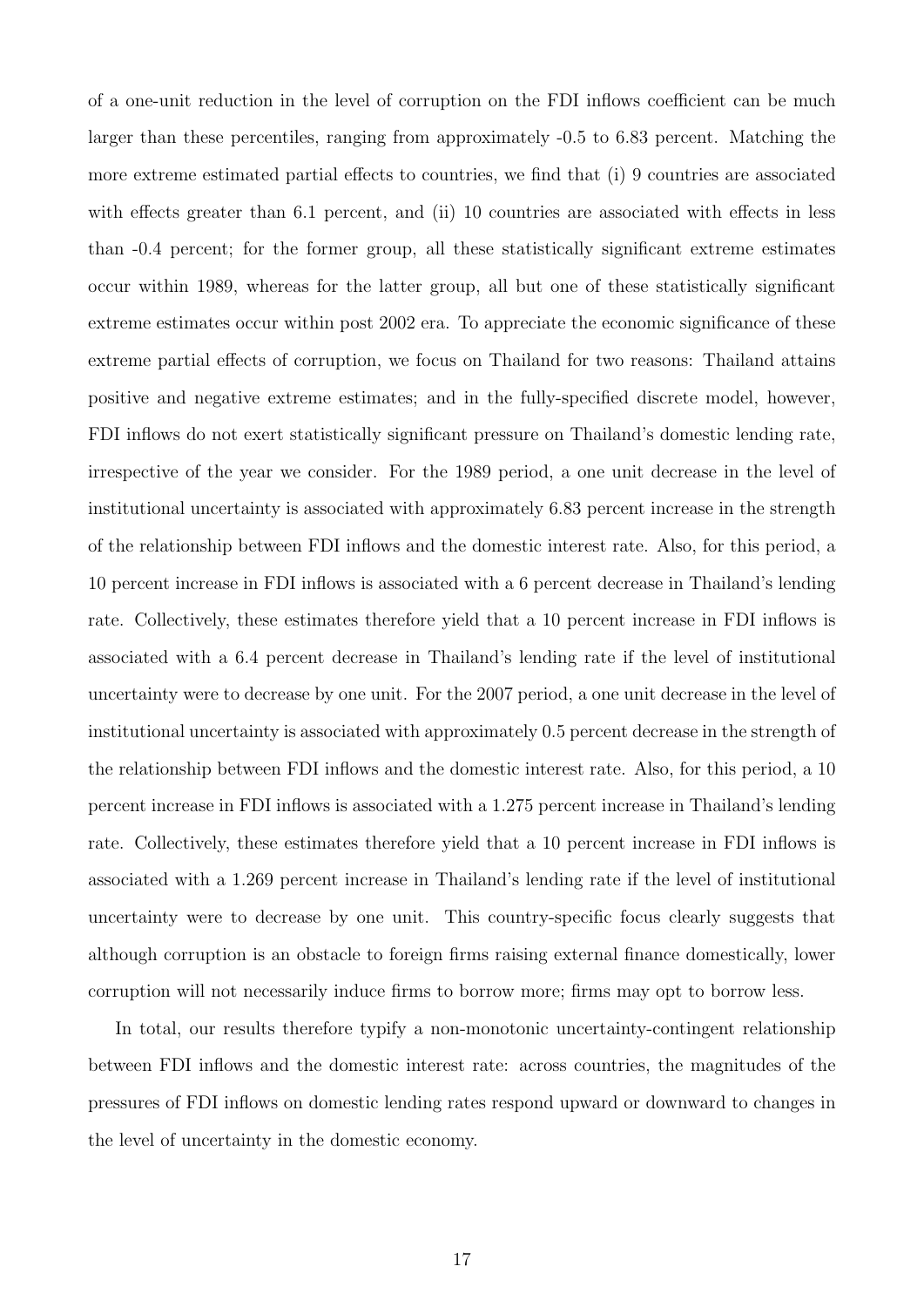

<span id="page-17-0"></span>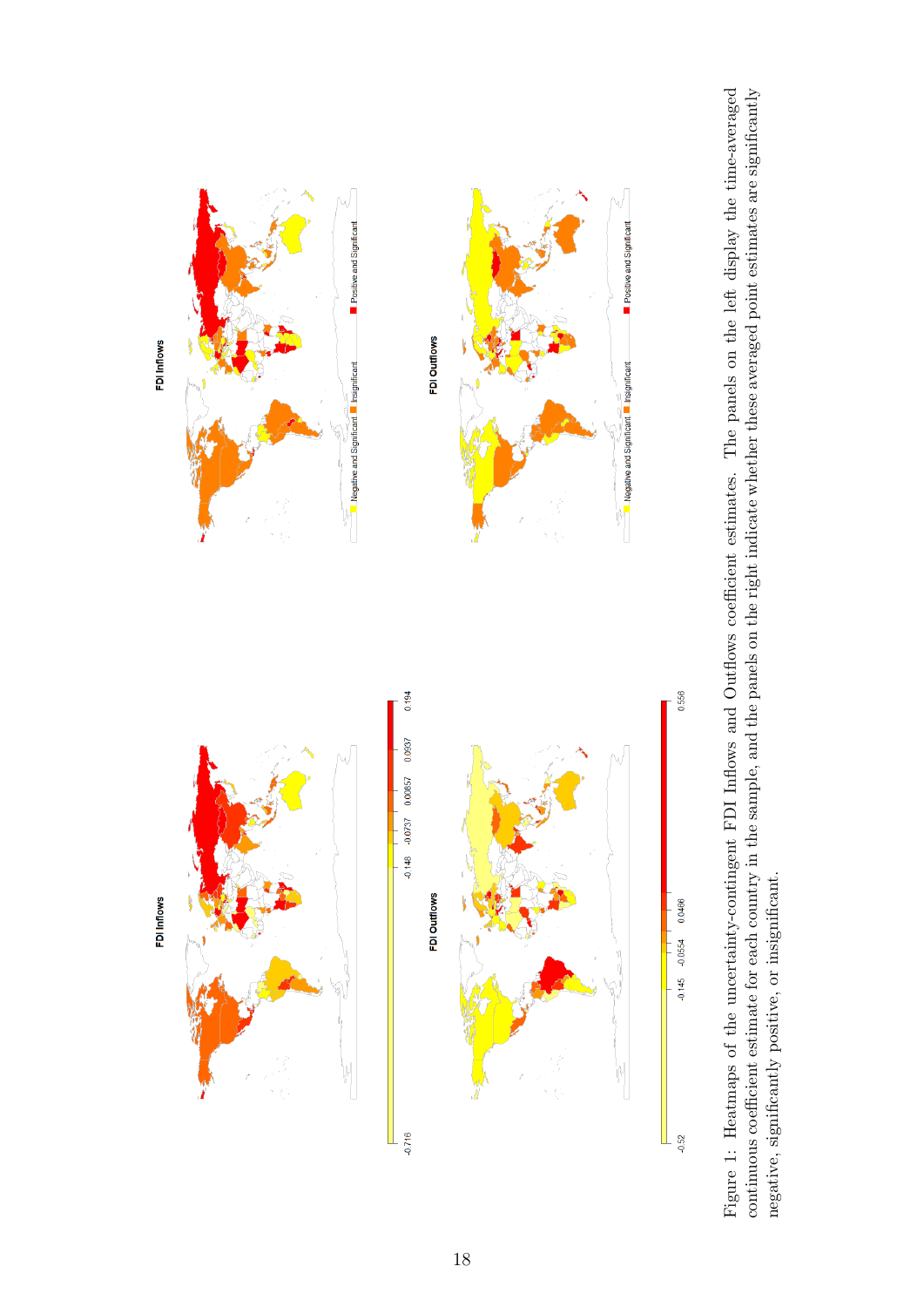First-best versus Second-best Traits It is important to note that the existence of a nonmonotonic uncertainty-contingent relationship between FDI inflows and the domestic interest rate is necessary but not sufficient for us to suggest a second-best label. For example, a quadratic specification for  $\gamma_2(Z_{it})$  can also produce a non-monotonic uncertainty-contingent relationship but is relatively less consistent with a second-best characterization and more consistent with a first-best characterization. Thus, the immediate question is whether our non-monotonic uncertainty-contingent relationship between FDI inflows and the domestic interest rate, as implied by the data, is more consistent with a first-best characterization or a second-best characterization. To shed light on this important policy question, we plot the joint kernel density of FDI inflows estimated coefficients and corruption to better elucidate the uncertainty-contingent relationship between FDI inflows and the domestic interest rate.<sup>[15](#page-18-0)</sup> A few observations are noteworthy. One, there is no global optimum in the joint density; this clearly rules out a quadratic specification for  $\gamma_2(Z_{it})$ . This means that our data are inconsistent with a view that for all developed and developing countries there exists a level of corruption below and above which corruption has a monotonic effect on the interaction between FDI inflows and domestic lending rate. Two, it would be difficult to accurately parameterize  $\gamma_2(Z_{it})$  prior to estimation. That is, commonly used parametric functions that allow for interactions among regressors would not accurately approximate our semiparametric results. These observations lend less support to a first-best characterization but more support to a second-best characterization.<sup>[16](#page-18-1)</sup>

In the main, the second-best characterization suggests that lowering the prevailing level of corruption seems to come at the expense of added distortions that differ across countries in association between the domestic lending rate and FDI inflows. Added distortions from changes in the level of corruption can differ across countries if, for example, the strategy to reduce corruption differs across countries. Beck, Demirguc-Kunt & Levine (2006) find that the type of oversight agency commissioned to supervise banks determines the extent to which corruption of bank officials is an obstacle to firms raising finance. Thus, as a result of lower corruption, in some countries foreign firms may acquire more external finance from the domestic banking system, whereas in other countries foreign firms may acquire less external finance. Although our

<span id="page-18-1"></span><span id="page-18-0"></span><sup>15</sup>This graph can be retrieved from the appendix.

<sup>&</sup>lt;sup>16</sup> A careful analysis of the relationship between FDI inflows coefficient estimates and partial effects reveals no dependence between the type and magnitude of the FDI inflows coefficient estimates and those of their partial effects.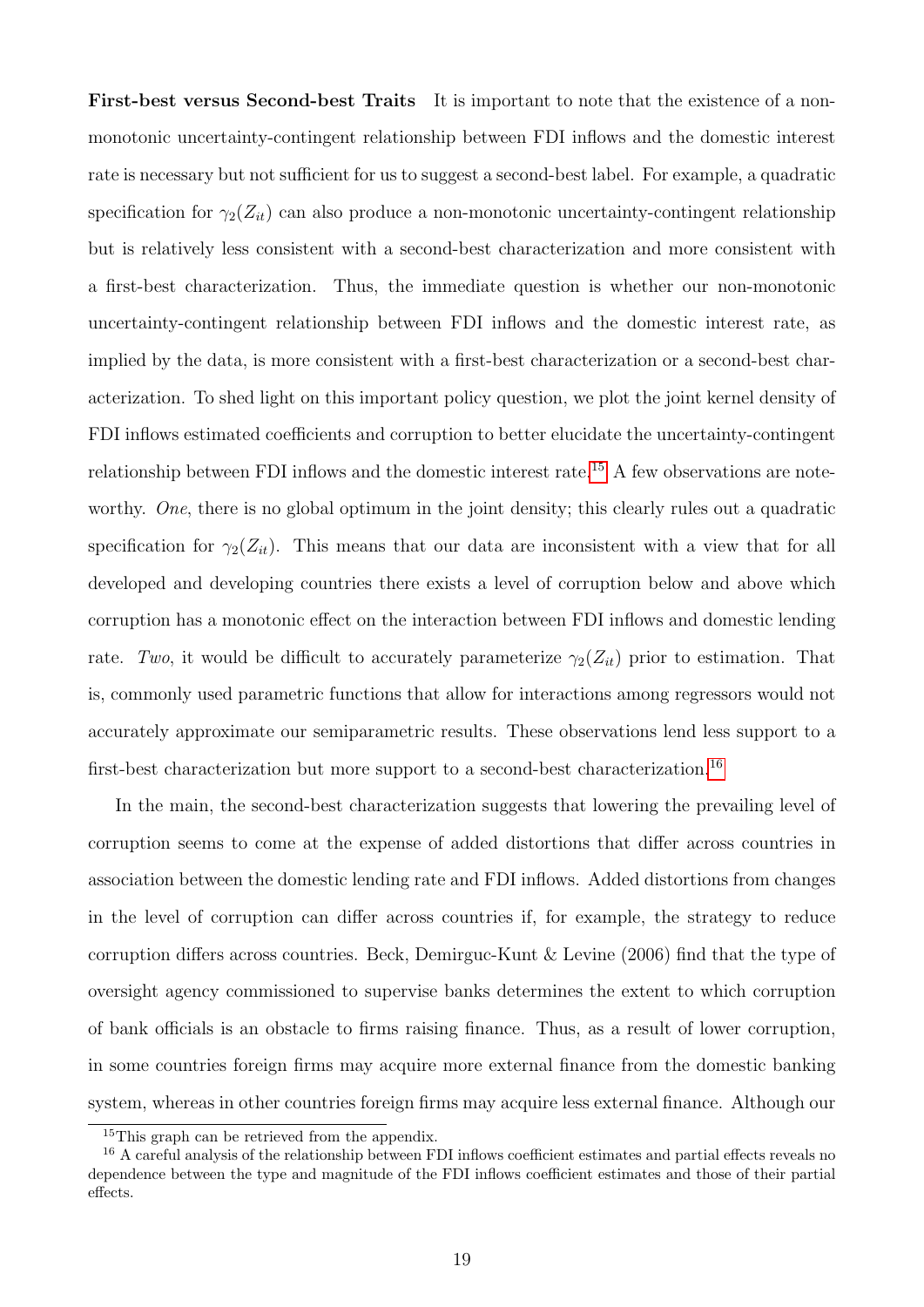evidence strongly supports our hypothesis that corruption matters in the relationship between the domestic lending rate and FDI inflows, our evidence strongly undermines the first-best policy of reducing corruption to achieve identical effects on the association between FDI inflows and the domestic lending rate in all countries. Given that lowering corruption can induce added distortions, countries should give careful consideration to how they curb corruption.

#### 4.2.2 FDI Outflows

Table [4](#page-12-0) shows that FDI outflows have a statistically insignificant association with the domestic lending rate at all reported percentiles and at the mean, after we control for corruption. It is important to note that these statistically insignificant first moments should not be taken to imply that all unreported estimates are also insignificant. In fact, when looking deeper into the distribution of estimates in Figure [1,](#page-17-0) we clearly see that FDI outflows exhibit a significantly positive and negative association with the domestic lending rate in some countries but no association in other countries, when adjusted for corruption and FDI effects acting through domestic investment, gross national savings, growth rate of real GDP per capita, inflation rate, exchange rate, and money supply growth rate. These results provide empirical validation for our view that FDI outflows is germane to domestic interest rate determination across many countries. Further, a substantial departure of the FDI outflows estimated effects generated by the presence of corruption from their all-negative counterparts generated by the absence of corruption in the fully-specified discrete model. Yet, we find that there is a higher incidence of FDI outflows having significantly negative than positive effects on the domestic lending rate. This shift in pattern suggests that corruption affects the capacity of firms to raise external finance within the domestic economy. Some firms opt to undertake more investments in other environments that are more conducive to their financial needs; consequently, this leads to a transfer of funds from the domestic economy to pursue overseas investments, putting upward pressure, or in some cases dampening downward pressure, on the domestic lending rate.

In a few countries, a 10 percent increase in FDI outflows is associated with more than a 5 percent but less than a 10 percent change in the domestic lending rate. For example, a 10 percent increase in FDI outflows is associated with approximately 5.4 percent decrease and 8.4 percent increase in the domestic lending rate in Jordan in the 1992 and 1995 period,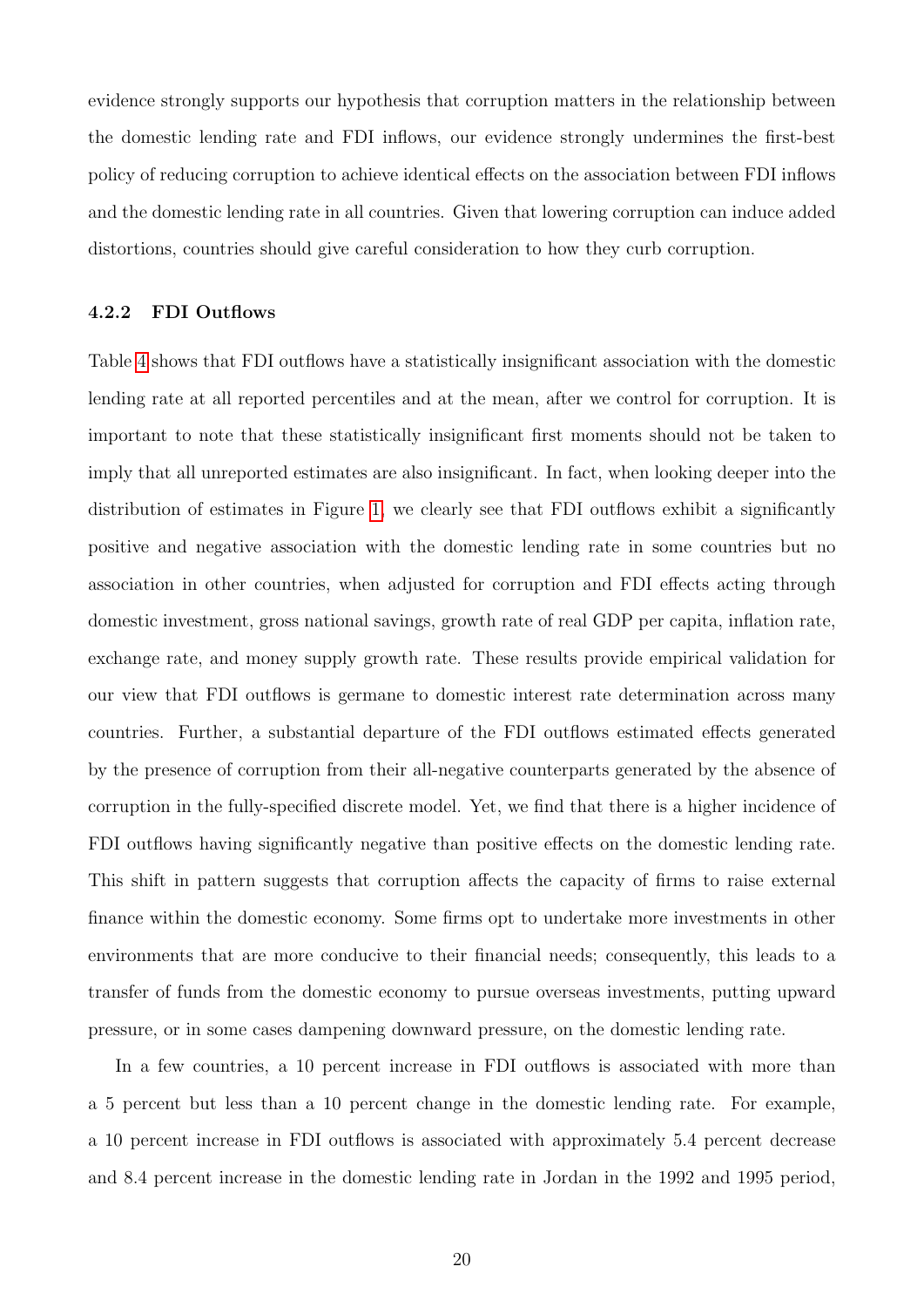respectively; this downward pressure on the domestic lending rate is an increase by a factor in excess of 8 in comparison to its counterpart in the model without corruption. Thus, corruption does alter investors' financing decisions. Nevertheless, the statistically significant effects of FDI outflows, including the more extreme ones, are economically significant after we control for corruption. In addition, the lower half of Table [4](#page-12-0) shows that the partial effect of a reduction in the level of corruption on the FDI outflows coefficient is negative and significant at the 25th and 50th percentiles, and is positive and significant at the 75th percentiles. In terms of economic significance, these estimates suggest that a one unit decrease in the level of corruption is associated with approximately a 1.04 percent decrease but 0.002 percent increase at the 25th and 75th percentile, respectively, in the magnitude of the relationship between FDI outflows and the domestic interest rate. These percentile magnitudes are quite modest, however, in comparison to the wide range of these partial effects recovered from the model.<sup>[17](#page-20-0)</sup> Nevertheless, a non-monotonic uncertainty-contingent relationship between FDI outflows and the domestic interest rate is borne out by our model. Although corruption affects the capacity of firms to raise external finance, a reduction in the level of corruption can make it easier or more difficult for firms to borrow domestically.

Similar to our analysis of FDI inflows, we investigate whether our finding of a non-monotonic uncertainty-contingent relationship between FDI outflows and the domestic interest rate is more consistent with a first-best characterization or a second-best characterization. In looking at the joint kernel density of FDI outflows estimated coefficients and corruption, we find strong support to a second-best characterization over a first-best characterization.[18](#page-20-1)

### 4.2.3 Explanatory Variables

In general, the absence of statistical parity within the set of reported percentiles for each explanatory variable reflects parameter heterogeneity across countries in the domestic interest rate equation after we control for uncertainty. This result is in clear contrast to its counterpart in Table  $3^{19}$  $3^{19}$  $3^{19}$  Our empirical results show that the inflation coefficient has a heterogeneously

<span id="page-20-0"></span><sup>&</sup>lt;sup>17</sup> A careful analysis of the relationship between FDI outflows coefficient estimate and partial effects shows no general association between the type and size of the FDI outflows coefficient estimates and those of their partial effects.

<span id="page-20-2"></span><span id="page-20-1"></span><sup>&</sup>lt;sup>18</sup>This joint kernel density can be retrieved from the appendix.

<sup>&</sup>lt;sup>19</sup>The kernel densities coupled with the density equality test of Li, Maasoumi & Racine (2009), as well as significance plots, for these coefficients all reveal that the densities of estimated coefficients for these explanatory variables are statistically different from their counterparts in Table [3.](#page-11-0)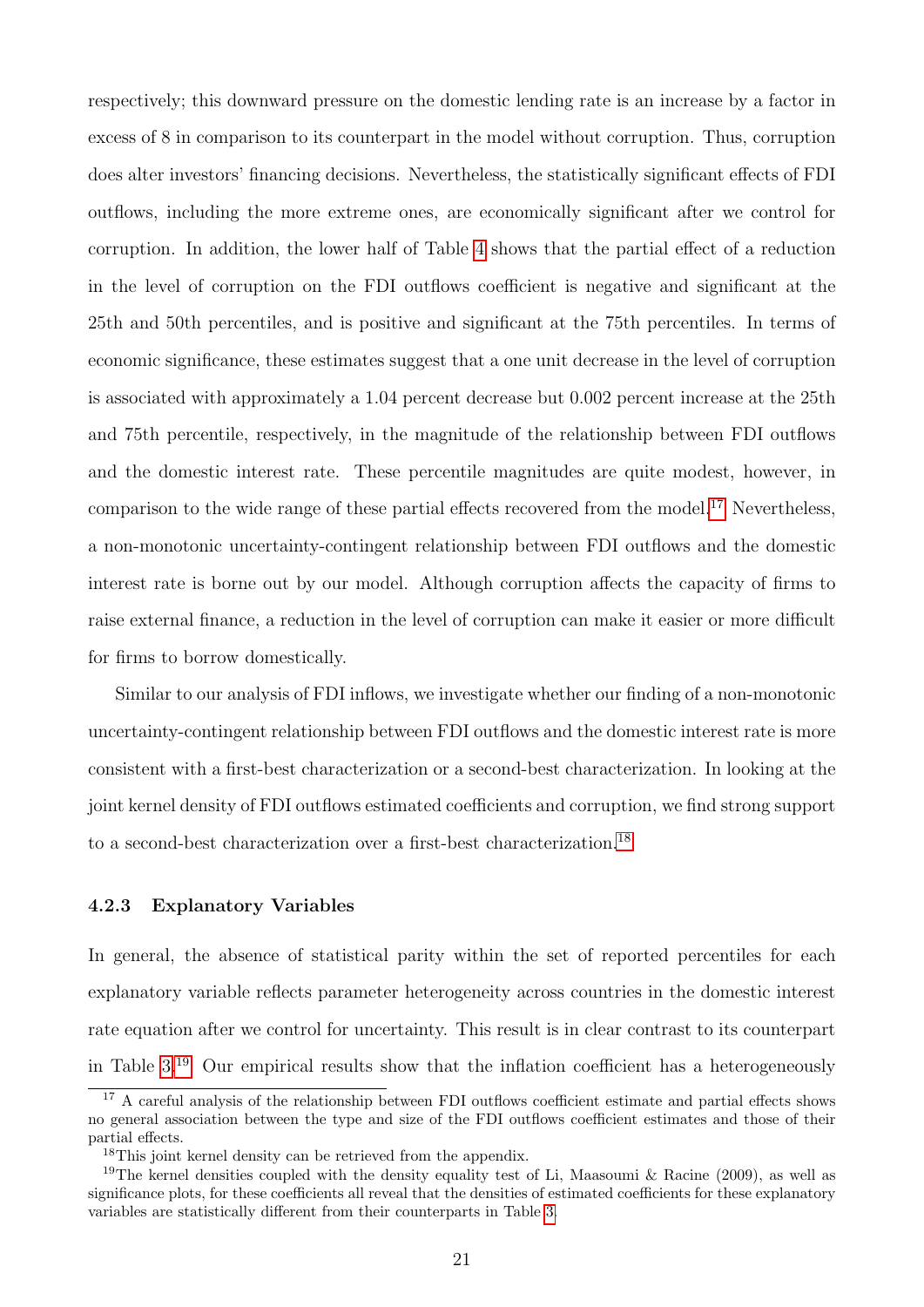positive and significant association with the domestic lending rate in many countries. Thus, an increase in inflation is associated with an increase in the domestic lending rate in many countries; this positive association in consistent with theory. Although percentiles for the exchange rate coefficients are all positive, statistical significance is attained only at the 75th percentile. Thus, in some countries, depreciation of the domestic currency puts an upward pressure on the domestic lending rate.

The coefficients for savings, domestic investment, money supply growth and economic growth all have negative estimates at their 25th and 50th percentiles but positive estimates at their 75th percentile. The estimated coefficients for lagged interest remain positive and are statistically different from unity, at the 1 percent level of significance at all percentiles. This result implies that our dynamic semiparametric model with corruption possesses stable inertia. In addition, the significance of the coefficients for lagged interest suggests that there is some relationship between the past and current domestic lending rate net of effects acting through FDI flows, domestic investment, gross national savings, economic growth rate, inflation rate, exchange rate, and money supply growth rate. That is, the lagged lending rate is a significant predictor of the current lending rate: a result that is emblematic of the empirical regularity of interest-rate inertia (see, e.g., Coibion & Gorodnichenko 2012).

Many of the estimated partial effects of corruption on the estimated coefficients are statistically significant and exhibit heterogeneity both in type and magnitude. A reduction in the level of corruption can weaken or strengthen the magnitude of the association between the domestic interest rate and these variables. Thus, we have strong evidence that uncertainty matters in the relationship between the explanatory variables and the domestic interest rate. Specifically, our results lend strong support to the existence of non-monotonic uncertainty-contingent relationships between the domestic interest rate and the savings, domestic investment, money supply growth and economic growth variables across countries. Note that the estimated coefficients and the corresponding partial for the intercept in this model strongly suggest that although uncertainty has a direct effect on the domestic lending rate, this direct effect is also non-monotonically uncertainty-contingent. The result that lower institutional uncertainty reduces the domestic lending rate is consistent with the implication of Qian & Strahan (2007) that countries with better institutions have lower lending rates.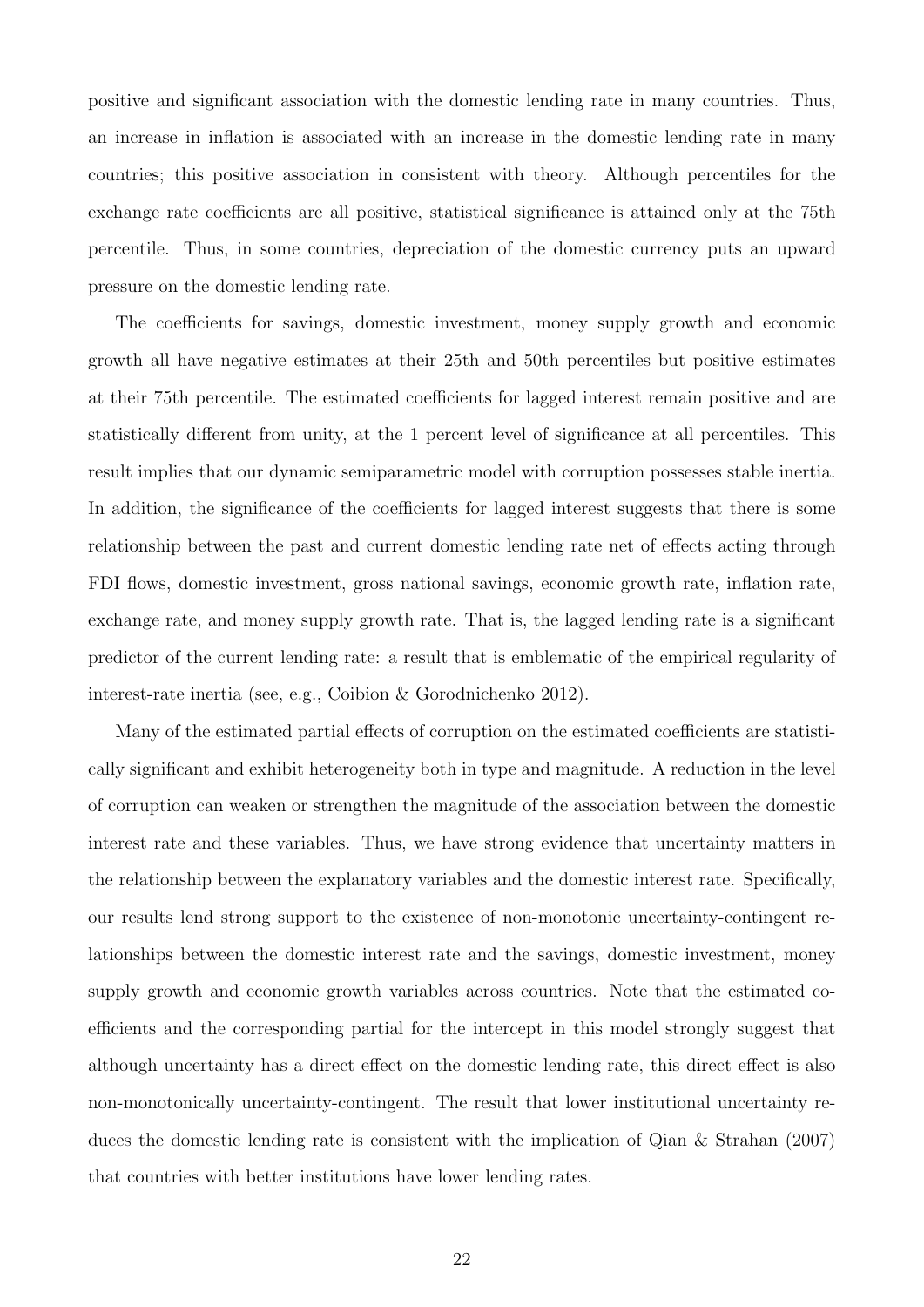#### 4.2.4 Model Assessment

In summary, many coefficient estimates and their corresponding partials in Table [4](#page-12-0) are tightly estimated, which provide added evidence in favor of our hypothesis that corruption is an important source of heterogeneity in the relationship between FDI flows and the domestic interest rate. More important, the cross-validated bandwidth on our corruption index is less than twice the standard deviation of the corruption index in the sample, confirming our conclusion that corruption has a non-monotonic interaction with the other conditioning variables. In addition, we obtain a p-value of 0.000 for a model specification test of parameter constancy for corruption model. This test provides more evidence that our semiparametric model with uncertainty is a better fit to the data than a parametric model with homogeneous parameters. In terms of model performance, our in-sample  $R^2$  for the uncertainty specification is slightly lower than its counterparts in the previous discrete specification, which suggests that less over-fitting is exhibited by the corruption model. As an additional check, we compare the distributions of FDI inflows and outflows coefficient estimates to several parametric alternative specification of coefficient heterogeneity; specifically, linear, linear interactions, and quadratic interactions.We report these distributions in Figure [2,](#page-23-0) and find that there are significant differences in terms of the distributions of estimated coefficients. Formal testing of density equality via the Li et al.  $(2009)$  test lead us to reject the null hypothesis of equality with a p-value of 0.000. Therefore, all our model assessment criteria signal that domestic lending rate determination is non-monotonically uncertainty-contingent.

## 5 Investigating Sources of Model Misspecification

So far, we have suggested an unequivocal interpretation of our empirical findings. However, it is well known that neglected parameter heterogeneity (from unobserved factors) – and more generally the omission of third factors that are correlated with both FDI and the domestic interest rate – can introduce correlation between explanatory variables and the error term. Other possible sources of bias in the domestic lending rate equation are reverse causality, and measurement errors in FDI flows as a consequence of differences in data collection mechanisms across countries. We address these concerns by re-estimating the model using initial-valued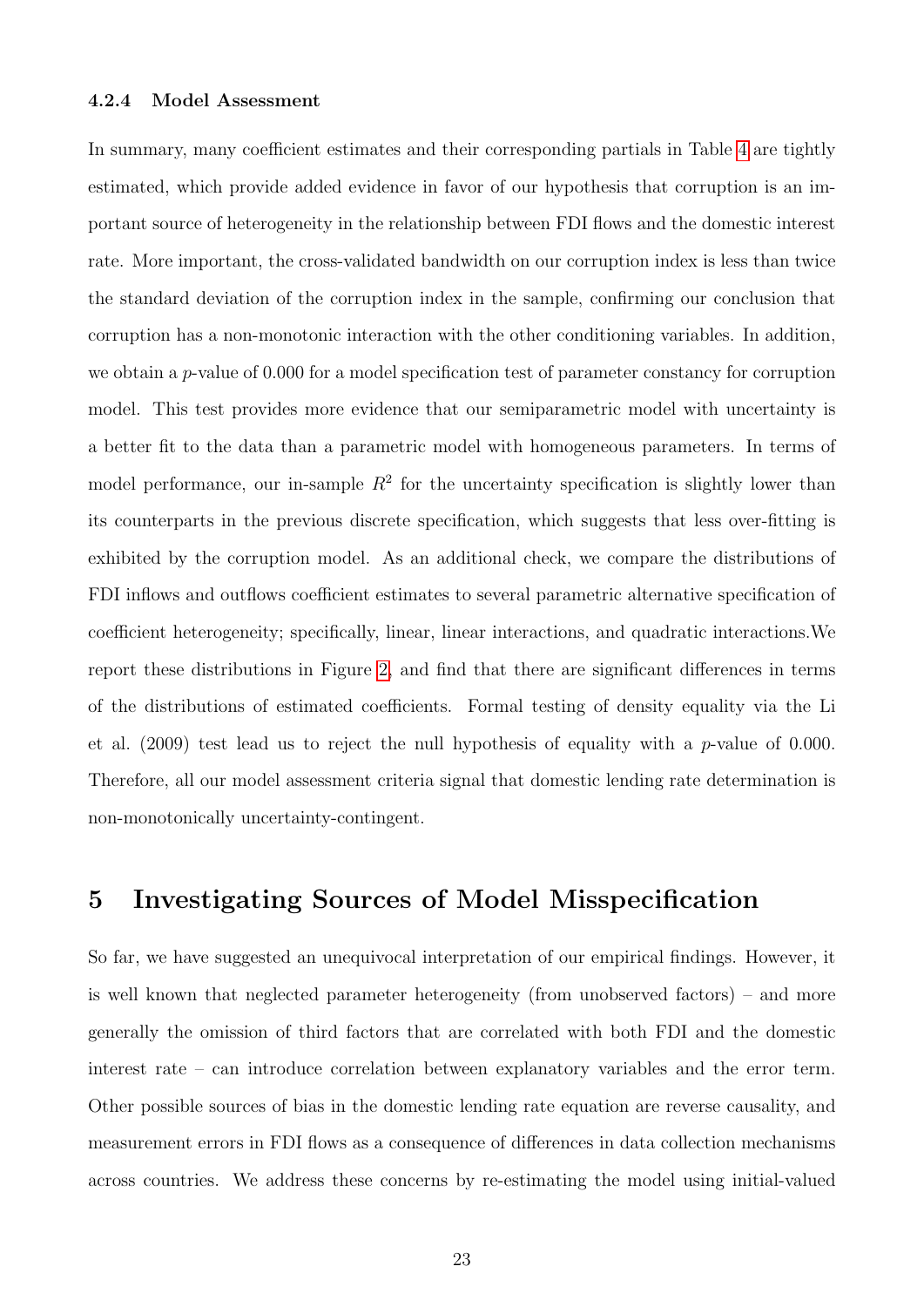<span id="page-23-0"></span>

Figure 2: Kernel density plots of FDI inflows (top) and outflows (bottom) coefficient estimates. The parametric densities come from a parametric two-way fixed effect panel data model that includes corruption as an additional linear control variable that is separate from FDI inflows and outflows, and interacted with FDI inflows and outflows via linear and quadratic functional form.

regressors, and through external instrumental variables, and systematically augment the model with plausible third factors that might otherwise influence the FDI-interest rate relationship.<sup>[20](#page-23-1)</sup> For brevity, we report much of these specification diagnostics in the Supplemental Appendix.

Semiparametric Instrumental Variables Regressions Domestic conditions that affect the domestic lending rate may influence a multinational corporation's decision on the allocation of its capital and other resources and the quantity of external finance sought across countries. In addition, the domestic interest rate has been argued or empirically established to be a determinant of FDI inflows.<sup>[21](#page-23-2)</sup> To this end, FDI may be endogenous in the domestic lending rate equation. Macroeconomic conditions within a country's major trading partners can be valid candidates of exogenous variation for FDI inflows and outflows in the domestic lending rate equation; this is because such external macroeconomic conditions are unlikely to be driven by the domestic lending rate in any particular domestic country, yet are correlated with both FDI inflows and outflows for the country. We use economic conditions in the major trading partners (MTPs) as externally measured instrumental variables for causally identifying the effects of FDI inflows and outflows on the domestic lending rate.<sup>[22](#page-23-3)</sup> Specifically, we use three

<span id="page-23-1"></span><sup>&</sup>lt;sup>20</sup>For the intial-valued regressions our primary results remain largely unchanged, indicating that our main results are not driven by substantial biases.

<span id="page-23-3"></span><span id="page-23-2"></span><sup>&</sup>lt;sup>21</sup>See, for example, Frankel et al.  $(1988)$ , and Arbatli  $(2011)$ .

<sup>&</sup>lt;sup>22</sup>External economic conditions as exogenous sources of variation in regressors of interest have been used in other related contexts. For example, Frankel & Roubini (2003) demonstrate that macroeconomic conditions in economies that have been highly developed in the post-war period are forces behind capital flows in developing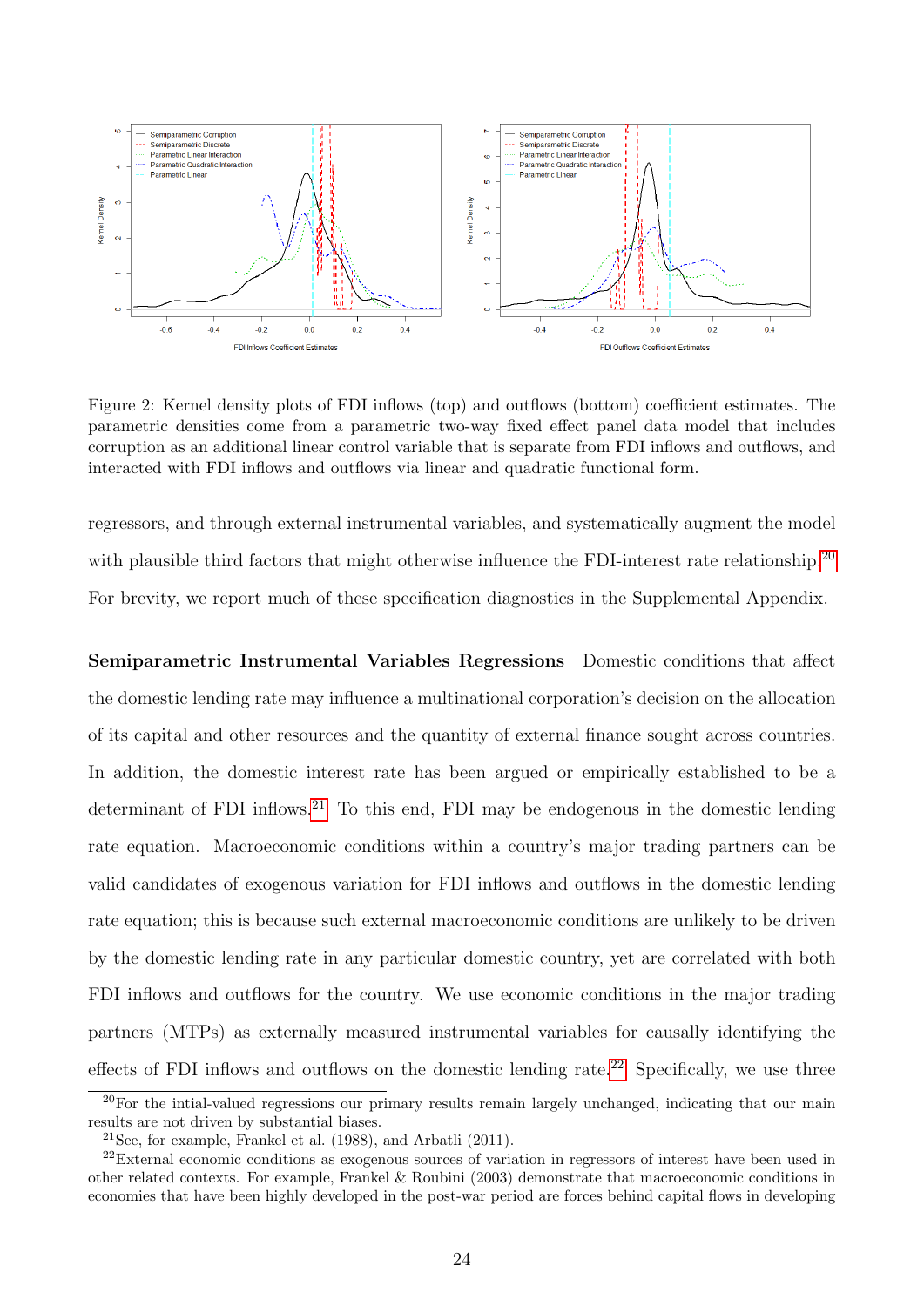external instrumental variables – the economic growth rate, savings rate, and exchange rate – each defined as averages over the top five MTPs of each country in the first year of each panel period.[23](#page-24-0)

We use the Cai & Li (2008) one-step nonparametric GMM approach to fit our semiparametric model with instrumental variables to the data. We continue to find a statistically significant, non-monotonically uncertainty-contingent relationship between FDI inflows and outflows and the domestic lending rate. In addition, our instrumental variables results seem to preserve both the higher incidence of FDI inflows and outflows exerting downward pressures on domestic interest rate, and the second-best traits of uncertainty in the nexus between FDI flows and the domestic lending rate.

Unlike the existing parametric instrumental variable methods, an accompanying specification test of instrument validity for the Cai & Li (2008) estimator has not yet been developed. To acquire some knowledge about the validity of our instruments, we exploit the conditional moment restriction on the residuals by estimating a two-way fixed effects parametric regression of our GMM residuals on all regressors, including corruption. We interpret statistical insignificance of each regressor in such a residual regression as evidence that it is uncorrelated with our GMM residual – that is, evidence for validity of our external instruments. For comparison, we also estimate a two-way fixed effects parametric residual-regression for each model specification in Tables [2,](#page-10-0) [3,](#page-11-0) and [4.](#page-12-0) Given the parametric nature of all the residual regressions, we use the  $R^2$ , adjusted  $R^2$ , and the F-test for the null hypothesis of no regression as model fit and comparison standards.

Table [5](#page-25-0) contains the residual-regression results. Columns 1, 2 and 3 report the results associated with residuals from Tables [2,](#page-10-0) [3,](#page-11-0) and [4,](#page-12-0) respectively, whereas columns 4 and 5 use the residuals from NPGMM model as dependent variable. In columns 1 and 2, we find that all or a sizable number of the coefficients are statistically significant at the 5 percent level; these result suggest that our two discrete models suffers from endogeneity. In column 3, however, we see fewer traces of endogeneity in two aspects: (1) only one of the ten regressors is statistically

countries; Desai, Foley & Hines (2009) use the growth rate of foreign economies as exogenous source of variation for changes in foreign investment by American multinational firms.

<span id="page-24-0"></span><sup>&</sup>lt;sup>23</sup>We use the Barbieri & Keshk (2012) trade data from the Correlates of War database to identify each countries top five MTP. MTP was based on country with the largest volume of exports to the host nation at beginning of each time period as per the *dyadic trade* 3.xls file. Unlike averaging, this method was less sensitive to the distortions across time periods.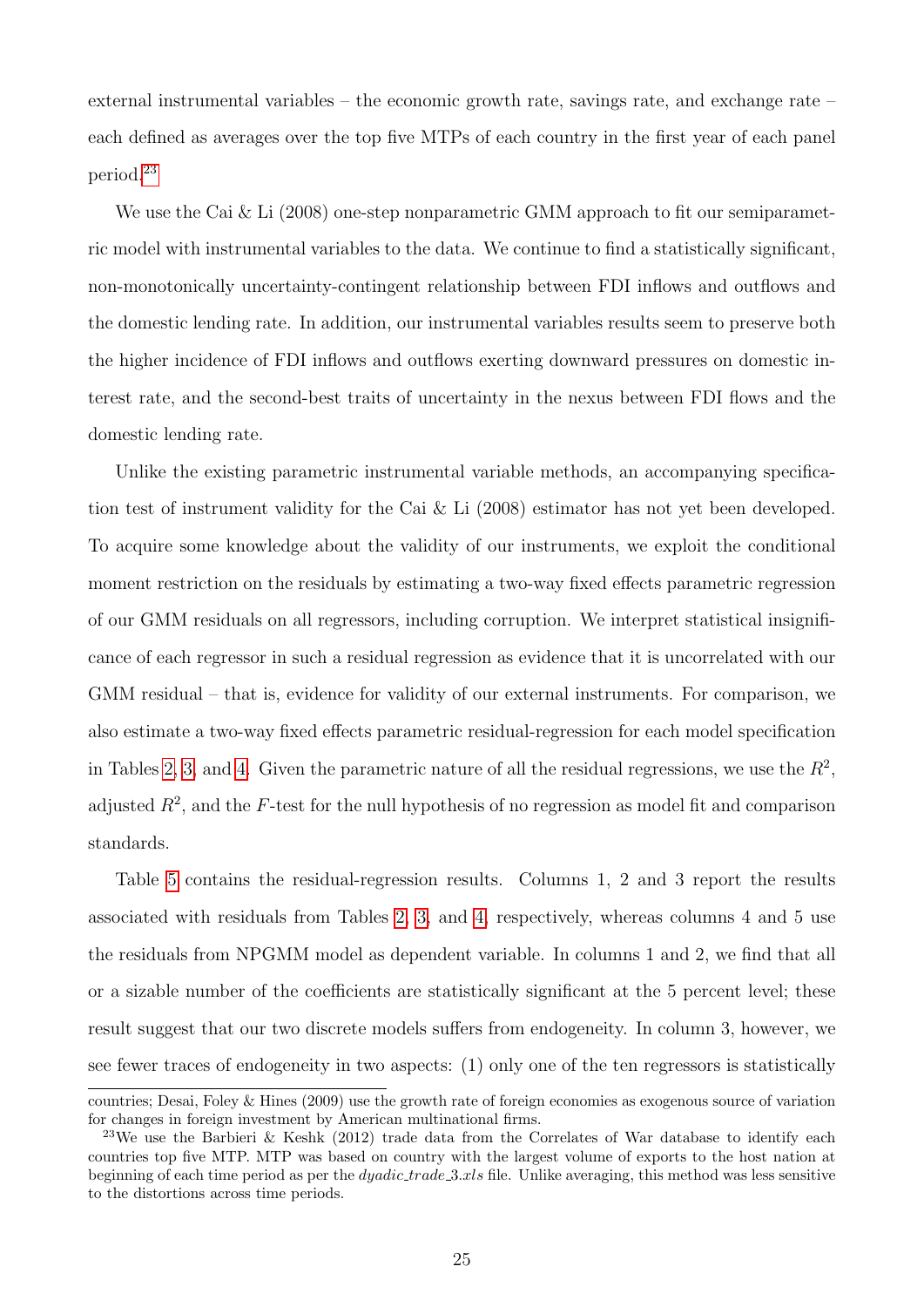|                         | Dependent Variable: Semiparametric Residuals |                 |             |                         |             |
|-------------------------|----------------------------------------------|-----------------|-------------|-------------------------|-------------|
|                         | Non-IV Residuals                             |                 |             | <b>MTP IV Residuals</b> |             |
|                         | <b>Discrete</b>                              | <b>Discrete</b> | Uncertainty | Uncertainty             | Uncertainty |
|                         | (1)                                          | (2)             | (3)         | (4)                     | (5)         |
| Lagged Interest         | $0.005**$                                    | $-0.015***$     | $-0.004$    | $-0.002$                | $-0.002$    |
|                         | 0.002                                        | 0.007           | 0.002       | 0.005                   | 0.005       |
| FDI Inflows             | $-0.094**$                                   | $-0.068$        | $-0.043*$   | $-0.005$                | $-0.008$    |
|                         | 0.048                                        | 0.071           | 0.023       | 0.048                   | 0.048       |
| FDI Outflows            | $0.129**$                                    | 0.088           | 0.017       | 0.045                   | 0.041       |
|                         | 0.054                                        | $0.075\,$       | 0.024       | 0.047                   | 0.048       |
| Uncertainty             |                                              |                 | 0.001       | 0.002                   | 0.002       |
|                         |                                              |                 | 0.001       | 0.002                   | 0.002       |
| Savings                 |                                              | 0.048           | $-0.008$    | $-0.043$                | $-0.046*$   |
|                         |                                              | 0.040           | $\,0.013\,$ | 0.027                   | 0.027       |
| Investment              |                                              | $0.096*$        | $0.048***$  | 0.047                   | 0.052       |
|                         |                                              | 0.055           | 0.018       | 0.039                   | 0.039       |
| Money                   |                                              | $0.025**$       | $0.004\,$   | 0.003                   | 0.002       |
|                         |                                              | 0.011           | 0.004       | 0.007                   | 0.007       |
| Growth                  |                                              | $-0.050$        | $-0.016$    | $-0.010$                | 0.004       |
|                         |                                              | 0.071           | 0.023       | 0.051                   | 0.053       |
| Inflation               |                                              | $0.025***$      | 0.004       | 0.002                   | 0.003       |
|                         |                                              | 0.010           | 0.003       | 0.007                   | 0.007       |
| Exchange                |                                              | 0.0004          | $-0.0001$   | $-0.0001$               | $-0.0001$   |
|                         |                                              | 0.0004          | 0.0001      | 0.0003                  | 0.0003      |
| MTP Growth              |                                              |                 |             |                         | $-0.126$    |
|                         |                                              |                 |             |                         | 0.116       |
| MTP Savings             |                                              |                 |             |                         | $-0.007$    |
|                         |                                              |                 |             |                         | 0.049       |
| MTP Exchange Rate       |                                              |                 |             |                         | 0.0003      |
|                         |                                              |                 |             |                         | 0.0004      |
| Observations            | 589                                          | 514             | 514         | 451                     | 451         |
| $R^2$                   | 0.027                                        | 0.050           | 0.031       | 0.019                   | 0.024       |
| Adjusted $\mathbb{R}^2$ | 0.022                                        | 0.039           | 0.024       | 0.015                   | 0.018       |
| F-Statistic             | $4.400***$                                   | $2.340**$       | 1.267       | 0.691                   | 0.655       |

<span id="page-25-0"></span>Table 5: Fixed effect regressions of residuals from semiparametric models on covariates

Note: Standard errors are reported below each estimate. The level of statistical significance of estimates is denoted by <sup>∗</sup>p<0.1; ∗∗p<0.05; ∗∗∗p<0.01. F-statistic has a null hypothesis of no regression. Uncertainty measure is the ICRG corruption index. Column 1 uses the residuals from the parsimonious discrete specification in Table [2.](#page-10-0) Column 2 uses the residuals from the full discrete specification in Table [3.](#page-11-0) Column 3 uses the residuals from the uncertainty specification in Table [4.](#page-12-0) Columns 4 and 5 use the residuals from the (Cai & Li 2008) NPGMM uncertainty specification. See notes in Table [3](#page-11-0) and variables' description in Table [1](#page-7-1) for more details.

significant at the 5 percent level, and (2) unlike the discrete specifications in columns 1 and 2, the null hypothesis of no regression is not rejected at any conventional level of significance. Thus, the inherent flexibility of our semiparametric modeling framework – coupled with the inclusion of uncertainty and country and time fixed effects – seems to neutralize many, but not all, sources of bias in the domestic lending rate equation. In columns 4 and 5, however, all but one estimated coefficients are statistically insignificant and the null hypothesis of no regression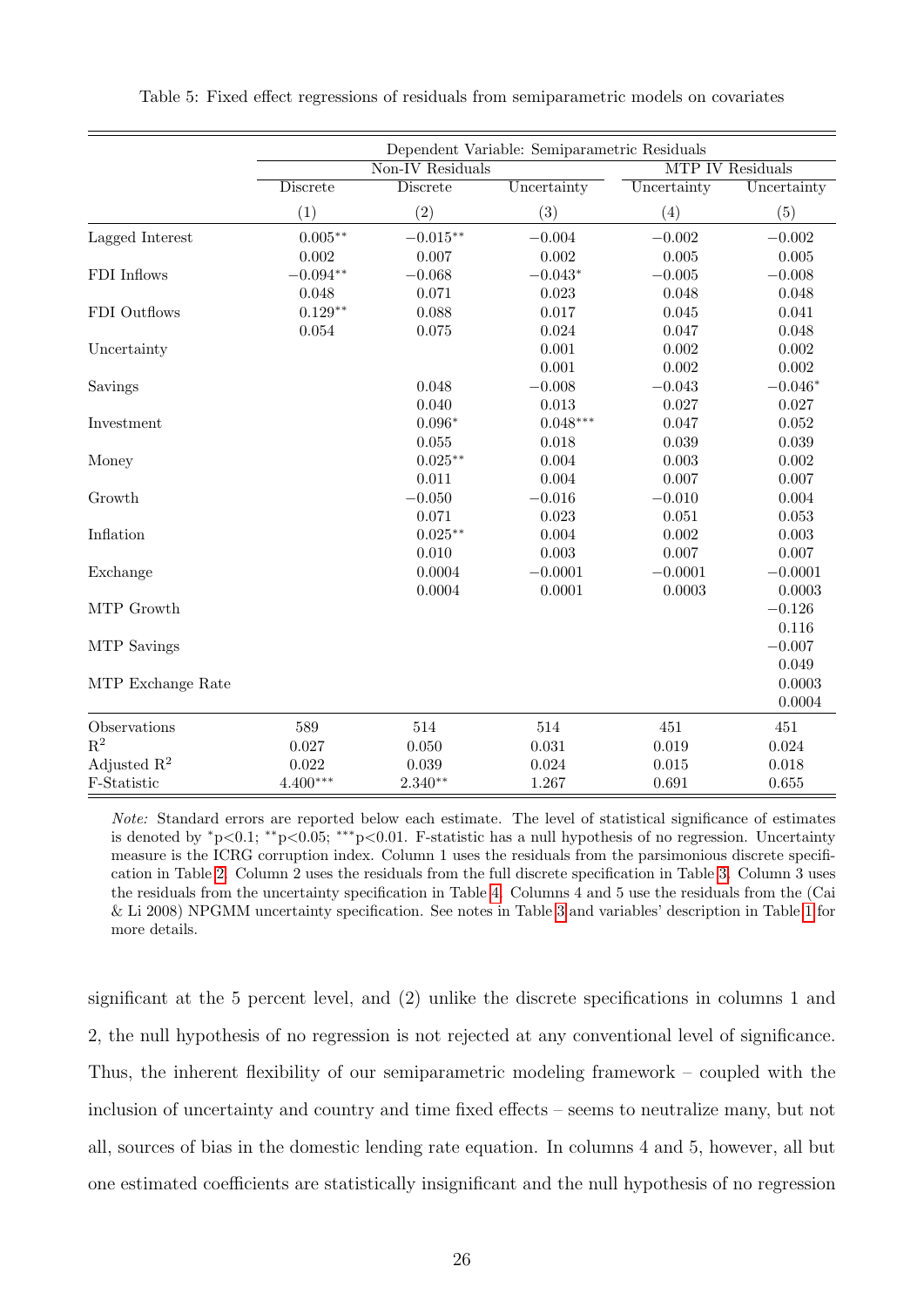is not rejected at any conventional level of significance. This is strong corroborative evidence that our external instruments are likely to be valid and consequently correct for endogeneity of FDI flows. Therefore, the qualitative implications of our results from the Cai  $\&$  Li (2008) nonparametric GMM approach do not appear to be plagued by sizable biases.

Other Measures of Time-Varying Uncertainty Foreign investors may also take into account country risk and other aspects of institutional uncertainty that are not captured by corruption in their relative preference for internal and external finance. In addition, the domestic interest rate may be sensitive to other sources of uncertainty. Hence, our main result on the role of corruption in the association between domestic interest rate and FDI flows may be dominated by important yet omitted sources of risks, as well as our default measure on institutional uncertainty.We individually add exchange rate volatility, and use the corruption index from Transparency International (TI) and Worldwide Governance Indicators (WGI) in lieu of the ICRG index of corruption.<sup>[24](#page-26-0)</sup> These data perturbations do not materially alter our main findings.[25](#page-26-1)

A Public Debt Interpretation? A legitimate reservation is that higher levels of public debt are associated with increased absorption of domestic credit, which may affect foreign firms' internal- and external-financing commitments with respect to the domestic economy. Thus, our finding of a non-monotonically uncertainty-contingent relationship between the domestic lending rate and FDI flows may be attributed to the level of public debt in the economy. Indeed, the literature identifies public debt as a main force driving the domestic interest rate (see, e.g., Engen & Hubbard 2005, Gale & Orszag 2004, Kinoshita 2006, Paesani et al. 2006, Chinn & Frankel 2007). We therefore control for the domestic country's level of public debt using

<span id="page-26-0"></span> $^{24}$ We construct exchange rate volatility following Clark et al. (2004) as the standard deviation of the first difference of the logarithm of the bilateral real exchange rate in the five preceding years; this variable is from the IMF's International Financial Statistics. The additional TI and WGI regressions have smaller sample sizes relative to our main model due to their initial coverage years.

<span id="page-26-1"></span><sup>25</sup>We also consider different measures of institutional uncertainty from the ICRG index; specifically, we replace corruption in our main model (one at a time) with Investment Profile, Law and Order, Democratic Accountability, and Bureaucracy Quality. Though there are some differences in these heterogeneous estimates, the overall qualitative features of these distributions are remarkably similar across measures of institutions. More specifically, for each of these models, each point estimate at the 25th percentile is negative, while each point estimate at the 75th percentile is positive. The sign of the median and mean estimate varies across uncertainty measure, but it is important to keep in mind that these measures are different and these descriptive statistics are summaries across the entire distribution of marginal effects. Our general conclusion of non-monotonic effects of institutional uncertainty carry over into other measures of institutional quality.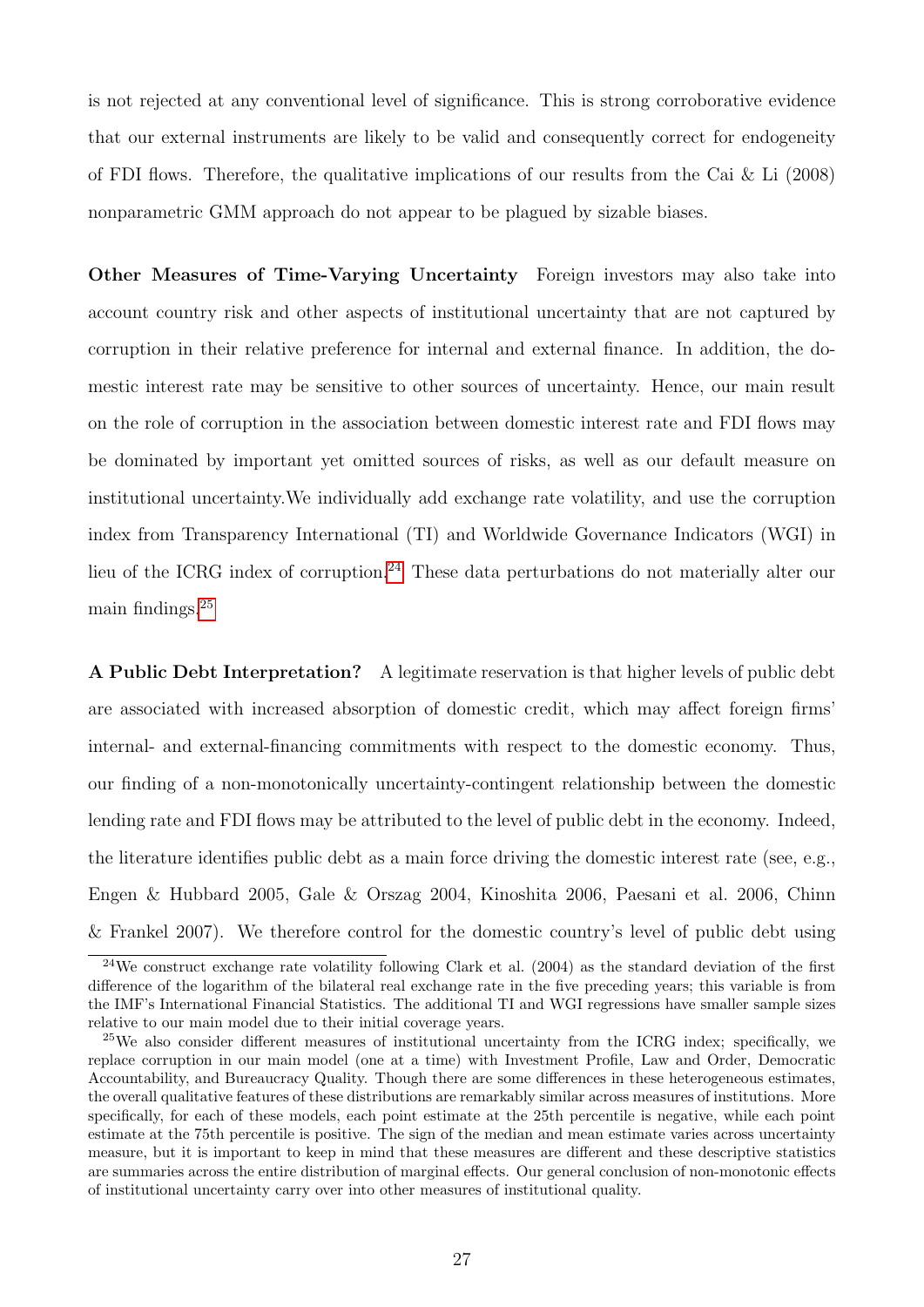"public debt as a share of GDP". Consistent with the literature, we find that public debt exerts an independent influence on the domestic lending rate. Nevertheless, the addition of public debt to our main model does not absorb the effects of FDI flows, and does not wipe out the dominant pattern of more downward pressures on the domestic interest rate from FDI inflows and outflows. Also, controlling for public debt does not change our conclusion that nonmonotonically uncertainty-contingent relationships exist between the domestic lending rate and FDI flows across countries; furthermore, the nature of this result continues to mimic secondbest, rather than first-best, traits.

An Economic-Financial Development Interpretation? Lack of information lessens the transparency of borrowing firms as the sharing of credit history is prevented. Without proper institutions such as credit bureaus to facilitate the sharing of information on credit history, banks are obliged to limit their supply of credit (De Haas et al. 2010, Barth et al. 2009). As Beck, Demirguc-Kunt & Levine (2006) further explain, when strategies are put in place that force the disclosure of accurate information and impedes the possibility of asymmetric information, efficiency in corporate finance is encouraged. In its entirety though, a high interest rate is seen as a reflection of the underdeveloped infrastructural facilities in the financial sector, coupled with an inefficient institutional regime (World Bank 2002).

In essence, our empirical association between FDI flows and the domestic lending rate may be a sheer manifestation of the information asymmetry between borrowers and lenders. Formal mechanisms to reduce information asymmetry between borrowers and lenders are more likely to exist in countries that are more financially and economically developed. We therefore control for the domestic country's banking sector development using "credits by banks to the private sector as a share of GDP," and the domestic country's level of economic development using the log of GDP per capita.<sup>[26](#page-27-0)</sup> Our result that the relationship between FDI flows and the domestic lending rate is non-monotonically uncertainty-contingent does not disappear after we control concurrently for the levels of financial and economic development, despite the statistical significance of these latter variables in the augmented model. Downward pressures on the domestic lending rate from FDI inflows and outflows are also prevalent in this augmented

<span id="page-27-0"></span><sup>&</sup>lt;sup>26</sup>These are widely used proxies for financial and economic development in the empirical literature; moreover, in pooled data of developed and developing countries, such as our data, a strong correlation between corruption and each of these proxies is an empirical regularity.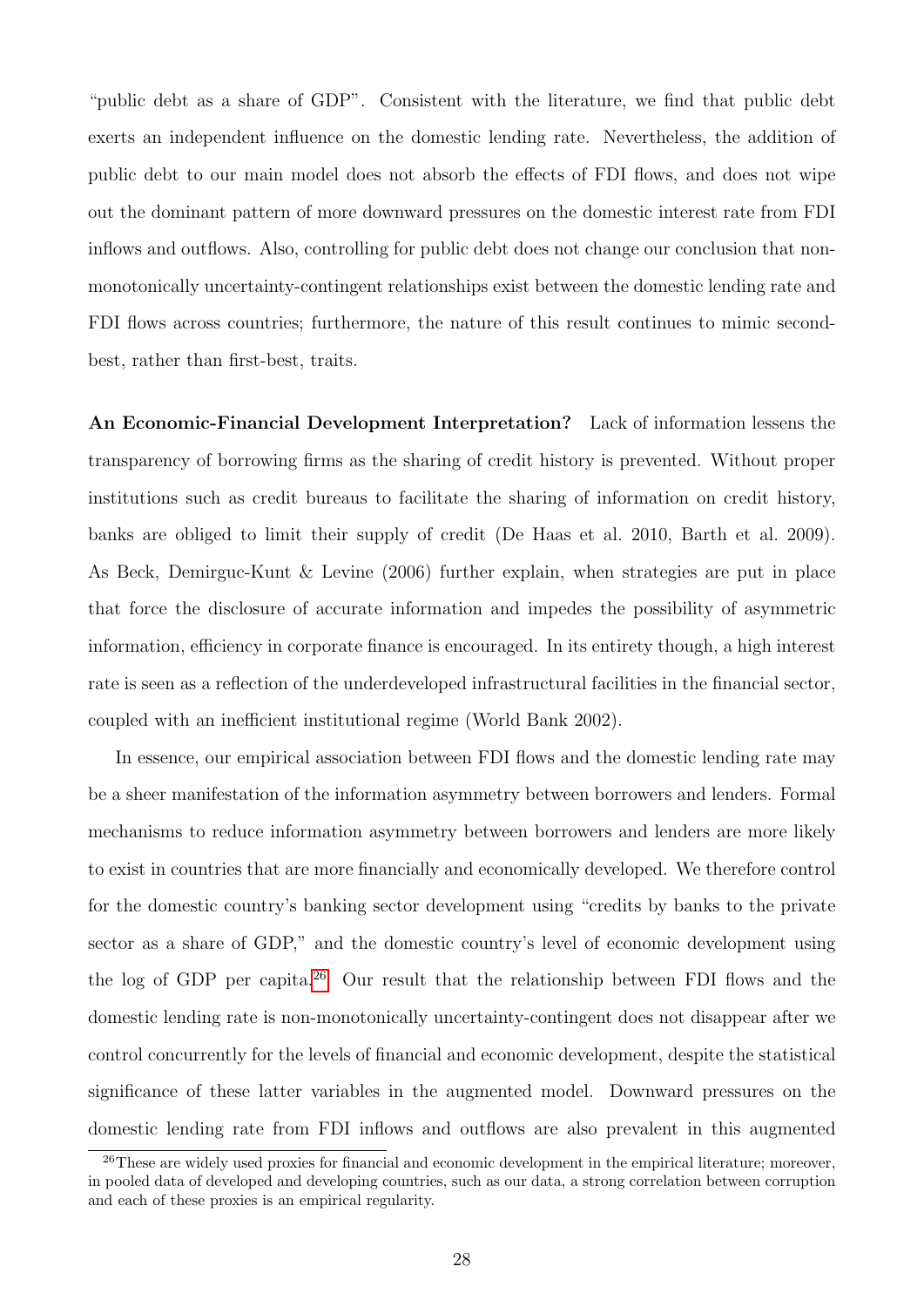specification. More important, the presence of uncertainty-induced second-best traits in the association between the domestic lending rate and FDI flows remains a fixture in these results.

A Doubly Interest Rate Interpretation? If bank loans' interest rates respond to changes in the money market interest rates, then this might have implications for foreign firms that partake in trading in the domestic money market. Indeed, different domestic interest rates signal different investment and external financing options for foreign firms. Many different interest rates from different financial institutions compete for the same pool of resources. In addition, central banks' policy rates may be strongly correlated with the domestic lending rate and the size of foreign firms' financial commitment to the domestic economy. Thus, it is plausible that our non-monotonically uncertainty-contingent empirical relationship between FDI flows and the domestic lending rate is merely capturing (1) different investment opportunities in the domestic financial sector or (2) the association between the government's policy rate and the size of foreign firms' financial commitment.

To test the empirical validity of these arguments, we consider six other interest rates: the deposit rate, discount rate, government security rate, government security T-bill rate, money market rate and saving rate.<sup>[27](#page-28-0)</sup> We individually add each of these interest rates to the control set that includes the preceding measures of economic and financial development. For all six resultant model specifications, the effective sample size is significantly reduced and there is a statistically significant heterogeneous effect of the added interest rate. Nevertheless, our result that there is a higher incidence of FDI inflows and outflows exerting downward pressures on the domestic interest rate remains unperturbed by the inclusion of these other interest rates. In addition, our finding that the relationship between FDI flows and the domestic lending rate is non-monotonically uncertainty-contingent continues to be borne out. All these model specifications for lending rate determination are more consistent with a second-best, rather than a first-best, characterization of our peculiar uncertainty result.

Discussion We argue that institutional uncertainty, proxied by corruption, in host countries affects how much external finance foreign investors seek from the domestic economy. Our empirical results suggest a dominant pattern across countries that foreign investors are more

<span id="page-28-0"></span><sup>&</sup>lt;sup>27</sup>This seemingly ad-hoc choice set is driven by data paucity. However, the interest rates that we do not control for are highly correlated with those in this set.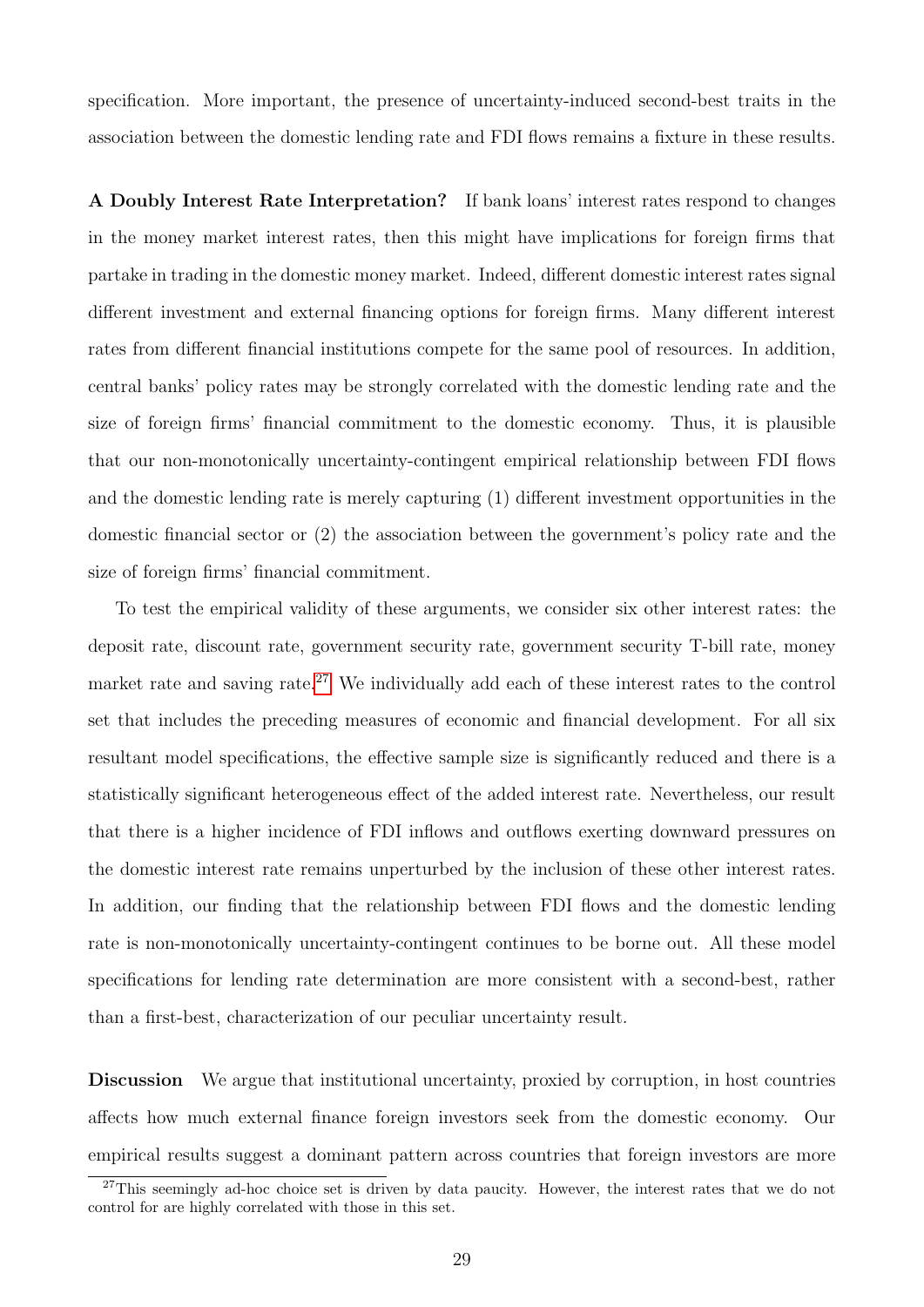likely to seek less external finance domestically and thereby inject capital into domestic credit markets resulting in downward pressure on domestic lending rates. This non-monotonically uncertainty-contingent pattern is net of the effects of FDI inflows on the domestic lending rate acting through domestic investment and appears to have second-best, not first-best, traits.

A downward pressure on the domestic lending rate due to the presence of foreign investors can be a benefit to the host country if domestic investors can borrow at the lower rate. Yet, delving further into our results suggest that in some countries domestic investment exerts a negative and statistically significant pressure on the domestic lending rate once we control for host country corruption. That is, domestic firms do not always enjoy the reduction in the lending rate that is engendered by the presence of foreign firms and are therefore limited in their response to investment opportunities and challenges within their economy that necessitate added external finance. Collectively, therefore, these findings suggest a lack of local borrowing by both domestic and foreign investors as a result of corruption which leads to credit markets with added – rather than limited – funds to lend to investors. This paper points to another mechanism by which corruption impedes the efficient allocation of capital.

The empirical pattern of credit hoarding by the domestic banking system in some corrupt countries is certainly unsustainable given that banks must lend to be profitable. Consequently, banks may be forced to issue other types of loans, such as consumer loans, to remain profitable net of dividends to their lenders. To the extent that consumption profiles in these countries are dominated by imported goods, such consumer loans may not enhance economic growth. Some financially-constrained domestic investors may exit their industries which can lead to a lack of competition in goods and product markets.<sup>[28](#page-29-0)</sup> The inability of domestic investors to access well-needed finance can also foster the growth of informal credit markets in these corrupt host countries. To sum up, growth stagnation may eventually result in such countries.

Governments in corrupt countries should therefore try to encourage coping mechanisms that ensure that domestic benefits will accrue from a lower lending rate brought on by the injection of foreign capital in the domestic banking system. Barth et al. (2009) find that banking competition and information sharing lower lending corruption, and that information sharing also helps increase the favorable effect of competition in curbing corruption in bank lending;

<span id="page-29-0"></span> $^{28}$ In China, Héricourt & Poncet (2009) show that joint ventures between foreign and private domestic firms is a source of finance for the latter in the presence of legal and financial domestic obstacles.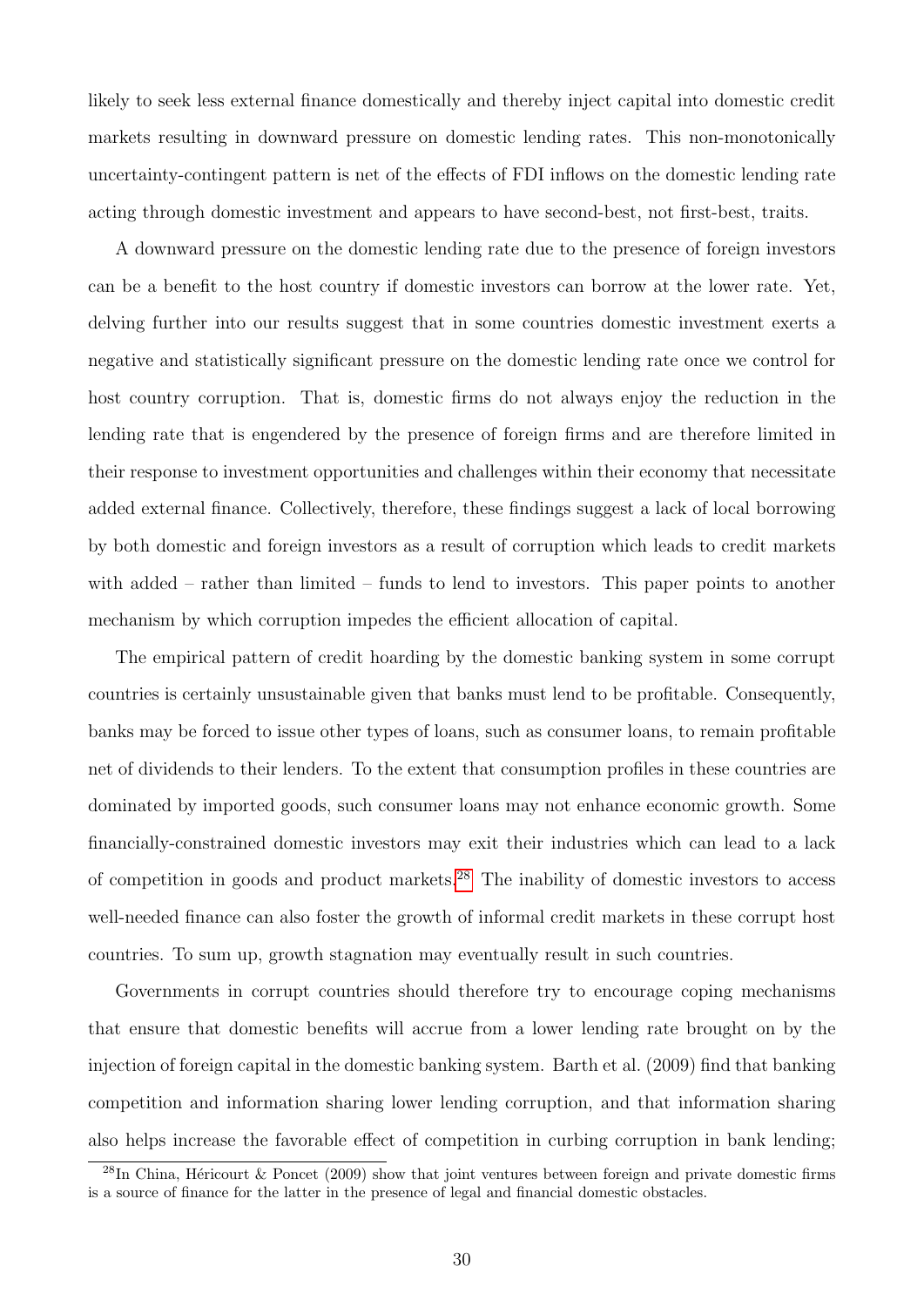specifically, the cross-country empirics show that private credit bureaus with long histories and those that report both negative and positive credit information are useful tools in reducing the incidence of corruption in lending. Qian & Strahan (2007) find that in countries where creditor rights are developed, maintained, and complemented by asset tangibility, bank loans are provided at lower interest rates, as banks feel secure and assured of receiving repayment even in unfavorable circumstances such as debtor bankruptcy. Beck, Demirguc-Kunt & Levine (2006) find that private, relative to official supervisory, agencies are effective in arresting corruption in lending. The non-monotonic nature of our results, however, suggests an important caveat: these policies may not yield identical outcomes in all countries.

## 6 Conclusion

It has been echoed that foreign investors can effect changes in the domestic interest rate by changing the amount of available credit in an economy through either borrowing from or injecting credit into the domestic banking system. It has also been argued that a country's level of institutional uncertainty – corruption – influences firms' ability to raise external finance within the domestic banking system. Consequently, a country's level of institutional uncertainty may matter in the association between the domestic lending rate and foreign direct investment (FDI) inflows and outflows. Yet, to the best of our knowledge, there is no empirical evidence on the direct relationship between the domestic lending rate and FDI inflows and outflows across countries, and the effects of institutional uncertainty on these relationships.

Using corruption as a measure of institutional uncertainty within a semiparametric framework reveals that a country's level of institutional uncertainty matters in the association between the domestic lending rate and FDI inflows and outflows by influencing firms' ability to raise external finance within the domestic banking system. Specifically, after controlling for corruption, we find that across developed and developing countries there is a higher incidence of FDI inflows and outflows exerting downward pressure on the domestic interest rate. We find that FDI inflows and outflows have non-monotonically uncertainty-contingent effects on the domestic lending rate: lower uncertainty may increase, decrease or have no effect on the strength of the relationship between the domestic interest rate and FDI flows. Hence, foreign investors do not always obtain added external finance within the domestic economy as a result of lower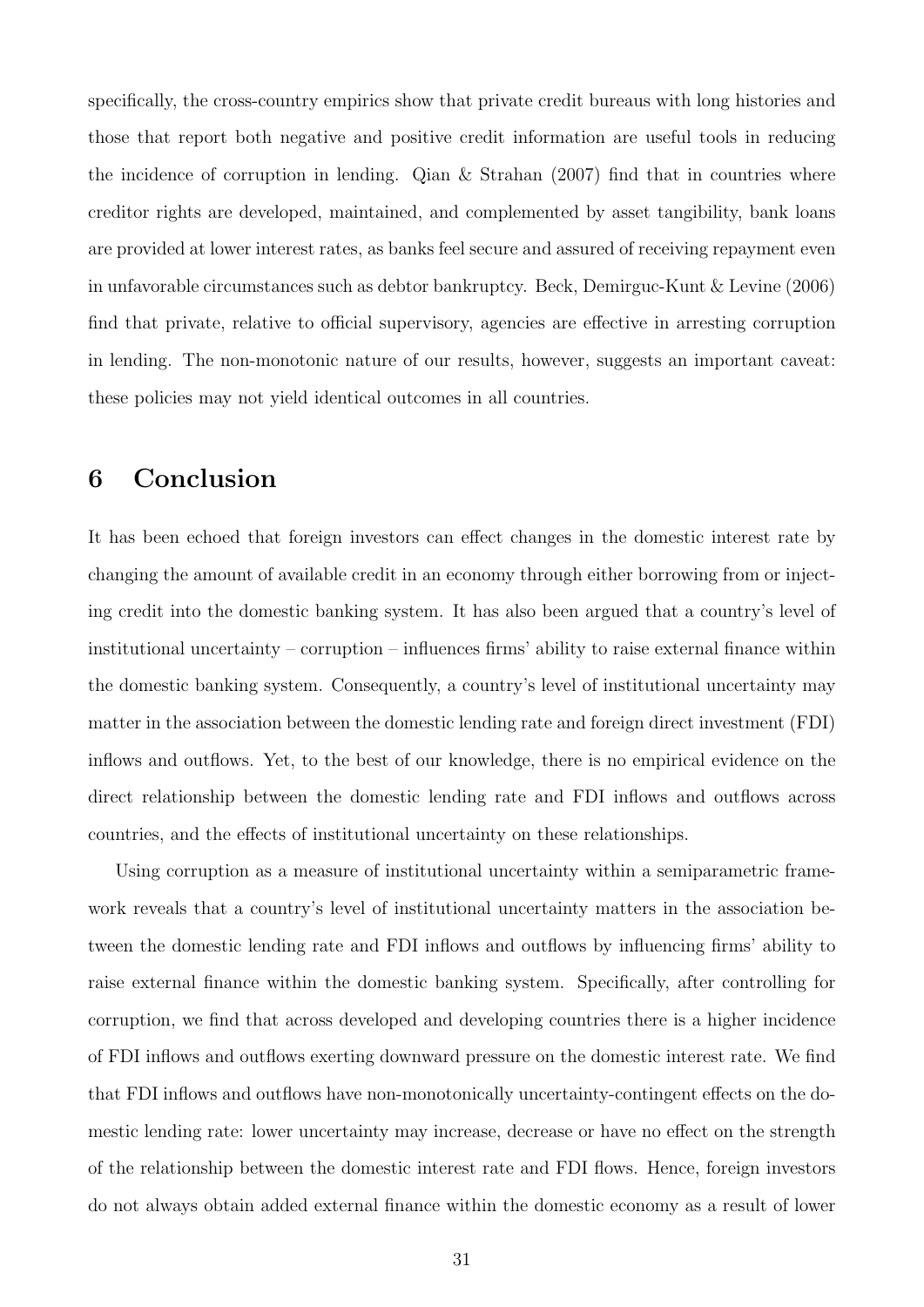corruption. A plausible rationale is that in some countries measures that are introduced to reduce corruption may impose additional pecuniary or non-pecuniary costs on foreign investors, discouraging them from obtaining external finance from the domestic banking system.

Our non-monotonically uncertainty-contingent finding appears more consistent with a secondbest, rather than a first-best, characterization of the role of institutional uncertainty. An implication of our empirical analysis, therefore, is that uniform institutional-reform policies across countries are at odds with the data. Instead, policy prescriptions to reduce a country's institutional uncertainty should be guided by the dominant binding distortions that are induced by such uncertainty. We find that our uncertainty-contingent result remains invariant to various data perturbations that account for alternative interpretations of our finding. Moreover, different model assessment tools strongly favor the fit of our semiparametric regression model of lending rate determination to the data.

Acknowledgments We thank seminar participants at the University of the West Indies at Mona for helpful comments. Joel Belafante provided excellent research assistance.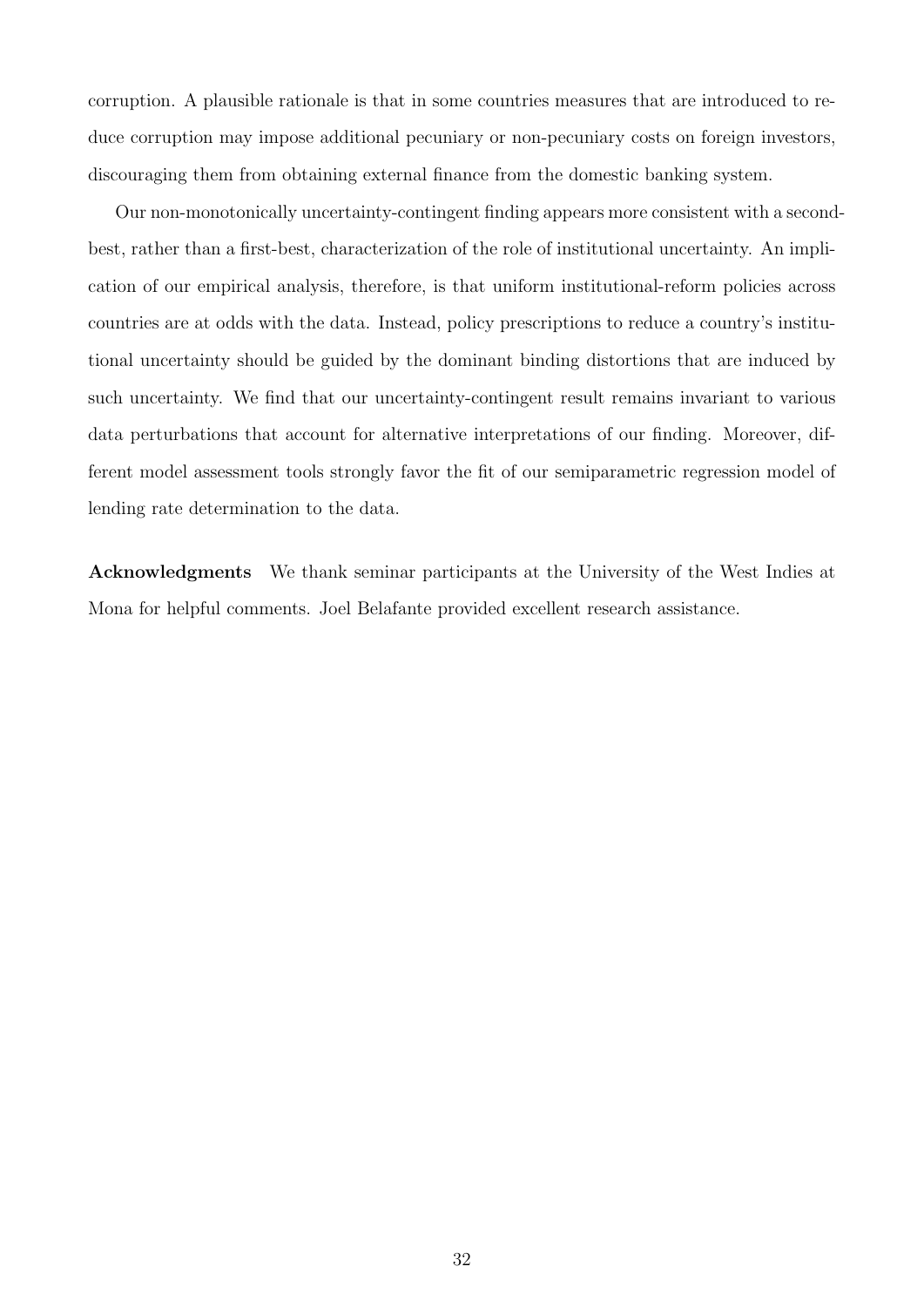## References

- Acemoglu, D., Johnson, S. & Robinson, J. A. (2005), 'Institutions as a fundamental cause of long-run growth', Handbook of Economic Growth **1A**, 385–472.
- Agosin, M. R. & Machado, R. (2005), 'Foreign investment in developing countries: Does it crowd in domestic investment?', Oxford Development Studies 33, 149–162.
- Alfaro, L., Chanda, A., Kalemli-Ozcan, S. & Sayek, S. (2010), 'Does foreign direct investment promote growth? Exploring the role of financial markets on linkages', Journal of Development Economics  $91(2)$ ,  $242 - 256$ .
- Alvarez, F., Atkeson, A. & Kehoe, P. J. (2002), 'Money, interest rates, and exchange rates with endogenously segmented markets', Journal of Political Economy 110(1), 73–112.
- Arbatli, E. (2011), 'Economic politics and FDI inflows to emerging market economies', IMF Working Paper No. 192.
- Barbieri, K. & Keshk, O. (2012), 'Correlates of War Project Trade Data Set Codebook, Version 3.0', Online: <http://correlatesofwar.org>.
- Barth, J. R., Lin, C., Lin, P. & Song, F. M. (2009), 'Corruption in bank lending to firms: Crosscountry micro evidence on the beneficial role of competition and information sharing', Journal of Financial Economics  $91(3)$ ,  $361 - 388$ .
- Beck, T., Demirguc-Kunt, A. & Levine, R. (2006), 'Bank supervision and corruption in lending', Journal of Monetary Economics 53, 2131–2163.
- Beck, T., Demirguc-Kunt, A. & Maksimovic, V. (2005), 'Financial and legal constraints to growth: Does firm size matter?', Journal of Finance 60(1), 137–177.
- Beck, T., Demirgüç-Kunt, A., Laeven, L. & Maksimovic, V. (2006), 'The determinants of financing obstacles', Journal of International Money and Finance 25, 932–952.
- Borensztein, E., De Gregorio, J. & Lee, J. W. (1998), 'How does foreign direct investment affect economic growth?', Journal of International Economics 45, 115–135.
- Boyd, J. H. & Champ, B. (2003), 'Inflation and financial market performance: What have we learned in the last ten years?', Federal Reserve Bank of Cleveland, working paper no. 03-17.
- Brada, J. C., Drabek, Z., Mendez, J. A. & Perez, M. F. (2017), 'A model of corruption and foreign direct investment a la john dunning', Available at SSRN: [https://ssrn.com/](https://ssrn.com/abstract=2938370) [abstract=2938370](https://ssrn.com/abstract=2938370) (March 21, 2017).
- Brada, J. C., Drabek, Z. & Perez, M. F. (2012), 'The effect of home-country and host-country corruption on foreign direct investment', Review of Development Economics  $16(4)$ , 640 – 663.
- Brunetti, A., Kisunko, G. & Weder, B. (1997), 'Institutional obstacles to doing business: Region-by-region results from a worldwide survey of the private sector', World Bank Policy Research working paper no. 1759, Washington, D.C.
- Cai, Z. & Li, Q. (2008), 'Nonparametric estimation of varying coefficient dynamic panel data models', Econometric Theory 24, 1321–1342.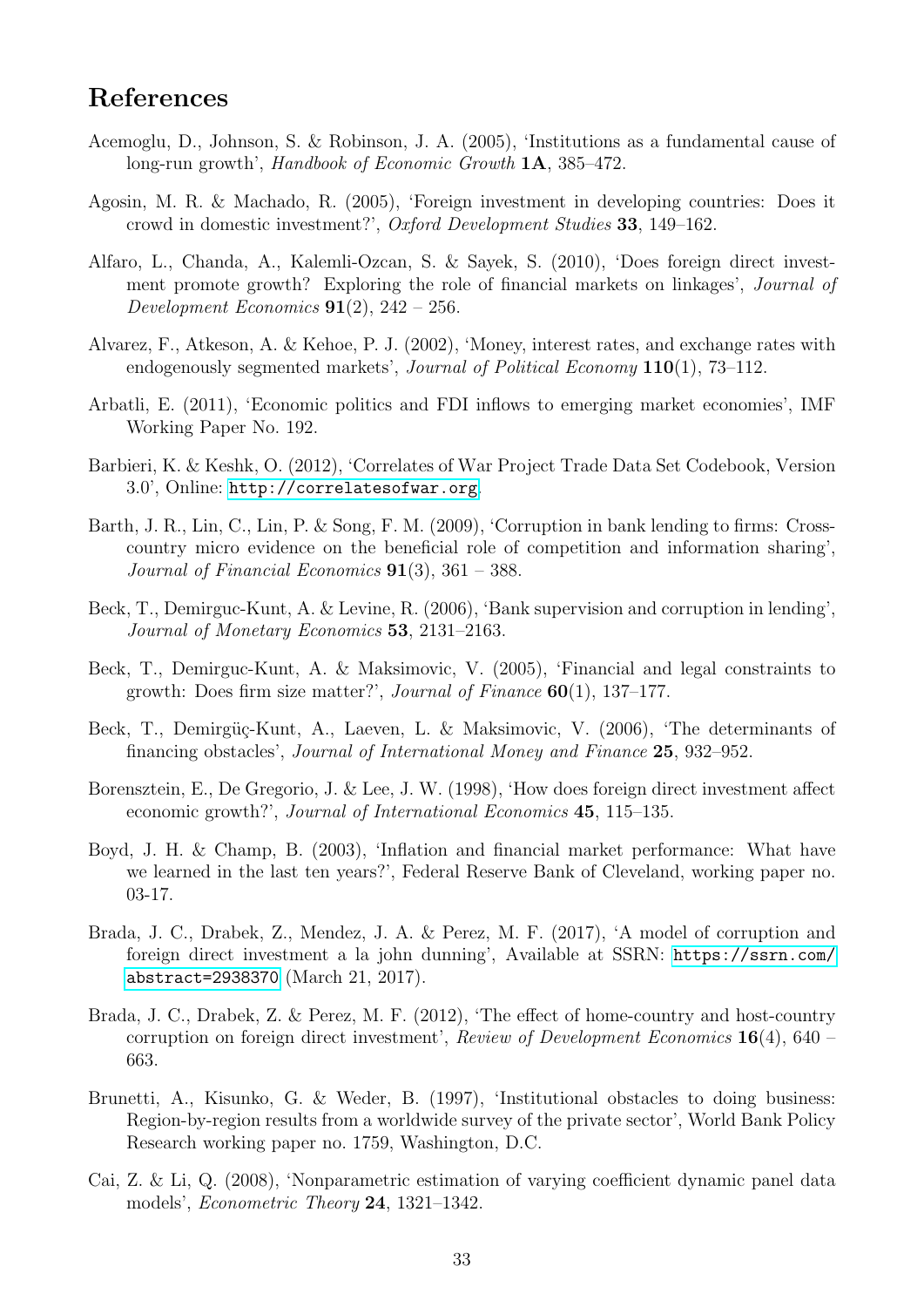- Calvo, G. A., Leiderman, L. & Reinhart, C. M. (1996), 'Inflows of capital to developing countries in the 1990s', Journal of Economic Perspectives 10, 123–139.
- Chinn, M. & Frankel, J. (2007), Debt and interest rates: The U.S. and Euro area, Economics Discussion Paper 2007-11, Kiel Institute for the World Economy.
- Clark, P., Tamirisa, N., Wei, S.-J., Sadikov, A. & Zeng, L. (2004), 'Exchange rate volatility and trade flows some new evidence', IMF discussion paper.
- Coibion, O. & Gorodnichenko, Y. (2012), 'Why are target interest rate changes so persistent?', American Economic Journal: Macroeconomics 4(4), 126–62.
- Cuervo-Cazurra, A. (2008), 'Better the devil you don't know: Types of corruption and fdi in transition economies', Journal of International Management  $14(1)$ ,  $12 - 27$ .
- Davidson, R. & Flachaire, E. (2008), 'The wild bootstrap, tamed at last', *Journal of Econo*metrics  $146(1)$ , 162-169.
- De Haas, R., Ferreira, D. & Taci, A. (2010), 'What determines the composition of banks loan portfolios? Evidence from transition countries', Journal of Banking and Finance 34, 388– 398.
- Delgado, M. S., McCloud, N. & Kumbhakar, S. C. (2014), 'A generalized empirical model of corruption, foreign direct investment, and growth', Journal of Macroeconomics 42, 298– 316.
- Demirgüç-Kunt, A., Laeven, L. & Levine, R. (2004), 'Regulations, market structure, institutions, and the cost of financial intermediation', Journal of Money, Credit and Banking 36(3), 593–622.
- Desai, M. A., Foley, C. F. & Hines, J. R. (2009), 'Domestic effects of the foreign activities of US multinationals', American Economic Journal: Economic Policy 1, 181–203.
- Djankov, S., McLiesh, C. & Shleifer, A. (2007), 'Private credit in 129 countries', Journal of Financial Economics 12(2), 77–99.
- Engen, E. M. & Hubbard, R. G. (2005), Federal government debt and interest rates, in M. Gertler & K. Rogoff, eds, 'NBER Macroeconomics Annual 2004, Volume 19', MIT Press, pp. 83–160.
- Enterprise Surveys (2014), The World Bank <http://www.enterprisesurveys.org>.
- Frankel, J. A., Okita, S., Peterson, P. G. & Schlesinger, J. R. (1988), International capital flows and domestic economic policies., in M. Feldstein, ed., 'The United States in the World Economy', University of Chicago Press, Chicago, pp. 559–658.
- Frankel, J. A. & Roubini, N. (2003), The role of industrial country policies in emerging market crises, in M. Feldstein, ed., 'Economic and Financial Crises in Emerging Market Economies', University of Chicago Press, Chicago, pp. 155–278.
- Gale, W. G. & Orszag, P. R. (2004), 'Budget deficits, national saving, and interest rates', Brookings Papers on Economic Activity 2, 101–210.
- Harrison, A. E., Love, I. & McMillan, M. S. (2004), 'Global capital flows and financing constraints', Journal of Development Economics 75, 269–301.